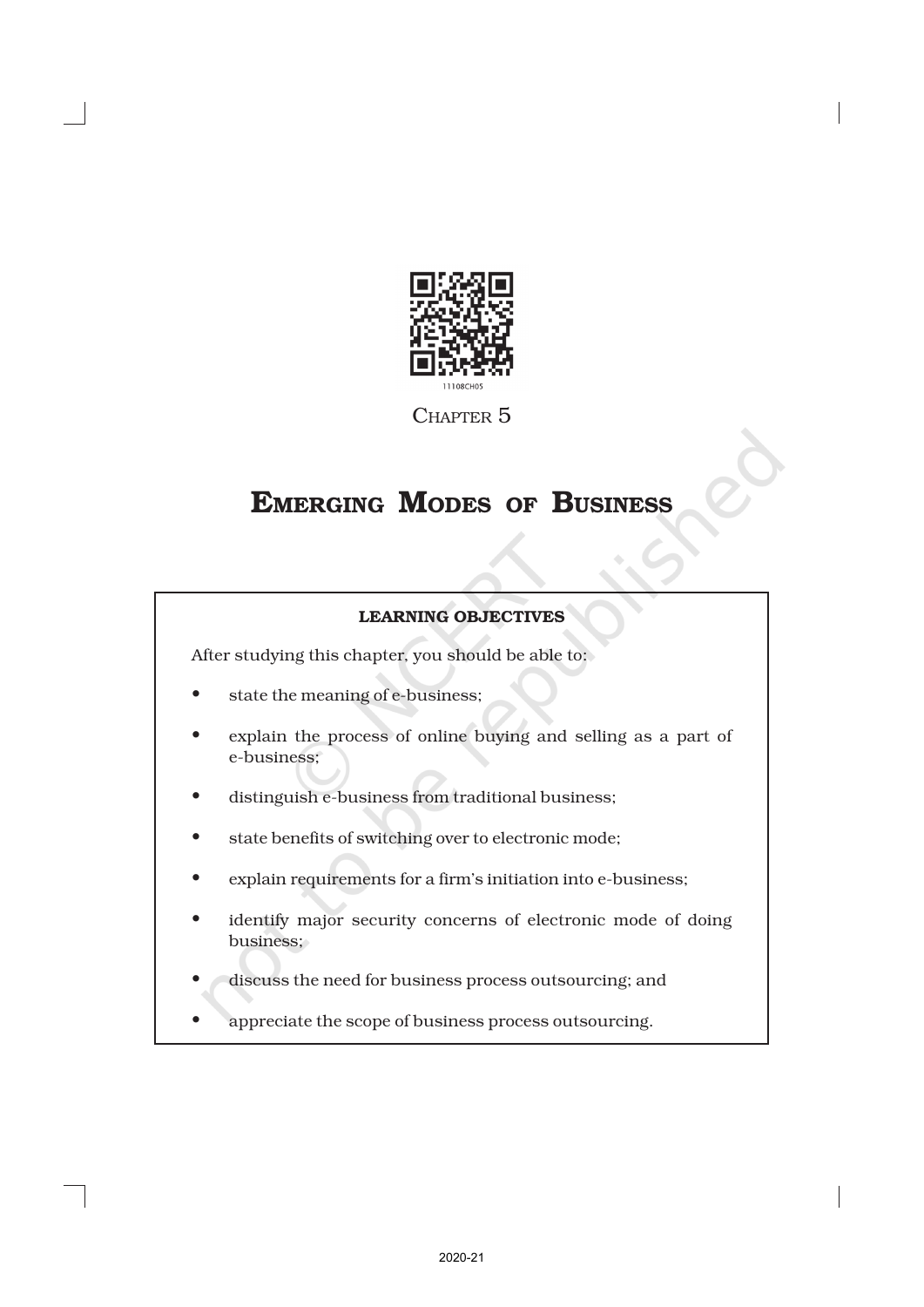"Let us do some shopping," Rita woke up Rekha, her friend from the homevillage who had come to Delhi during the vacations. "At this hour well past midnight," said Rekha rubbing her eyes, "Who would be sitting with his shop open for you?" "Oh! Perhaps I could not convey it properly. We are not going anywhere! I am talking about online shopping over the internet!" told Rita. "Oh yes! I have heard of online shopping, but have never done any," Rekha said, "What would they be selling over the internet, how will they deliver, What about payment… and why is it that internet has not yet become as popular in the villages? As Rekha was grappling with these questions, Rita had already logged on to one of India's largest online shopping mall.

# 5.1 INTRODUCTION

The way business is done has undergone fundamental changes during the last decade or so. The manner of conducting business is referred to as the 'mode of business,' and, the prefix 'emerging' underlines the fact, that these changes are happening here and now, and, that these trends are likely to continue. In fact, if one were to list the three strongest trends that are shaping business, these would be: (i) digitisation — the conversion of text, sound, images, video, and other content into a series of ones and zeroes that can be transmitted electronically, (ii) outsourcing, and, (iii) inter nationalisation and globalisation. You will read about international business in Chapter 11. In this chapter, we will be familiarising you with the first two developments, i.e., digitisation (a term from electronics) of business — also referred to as electronic business (e-business), and Business Process Outsourcing (BPO). Before we do so, a brief discussion about the factors

responsible for these two new modes of business would be in order.

The newer modes of business are not new business. These are rather simply the new ways of doing business attributable to a number of factors. You are aware that business as an activity is aimed at creating utilities or value in the form of goods and services which the household and industrial buyers purchase for meeting their needs and wants. In an effort to improve the business processes — be it purchase and production, marketing, finance or human resources business managers and business thinkers keep evolving newer and better ways of doing things. Business firms have to strengthen their capabilities of creating utilities and delivering value to successfully meet the competitive pressures and ever-growing demands of consumers for better quality, lower prices, speedier deliveries and better customer care. Besides, the quest for benefitting from emerging technologies means that business as an activity keeps evolving.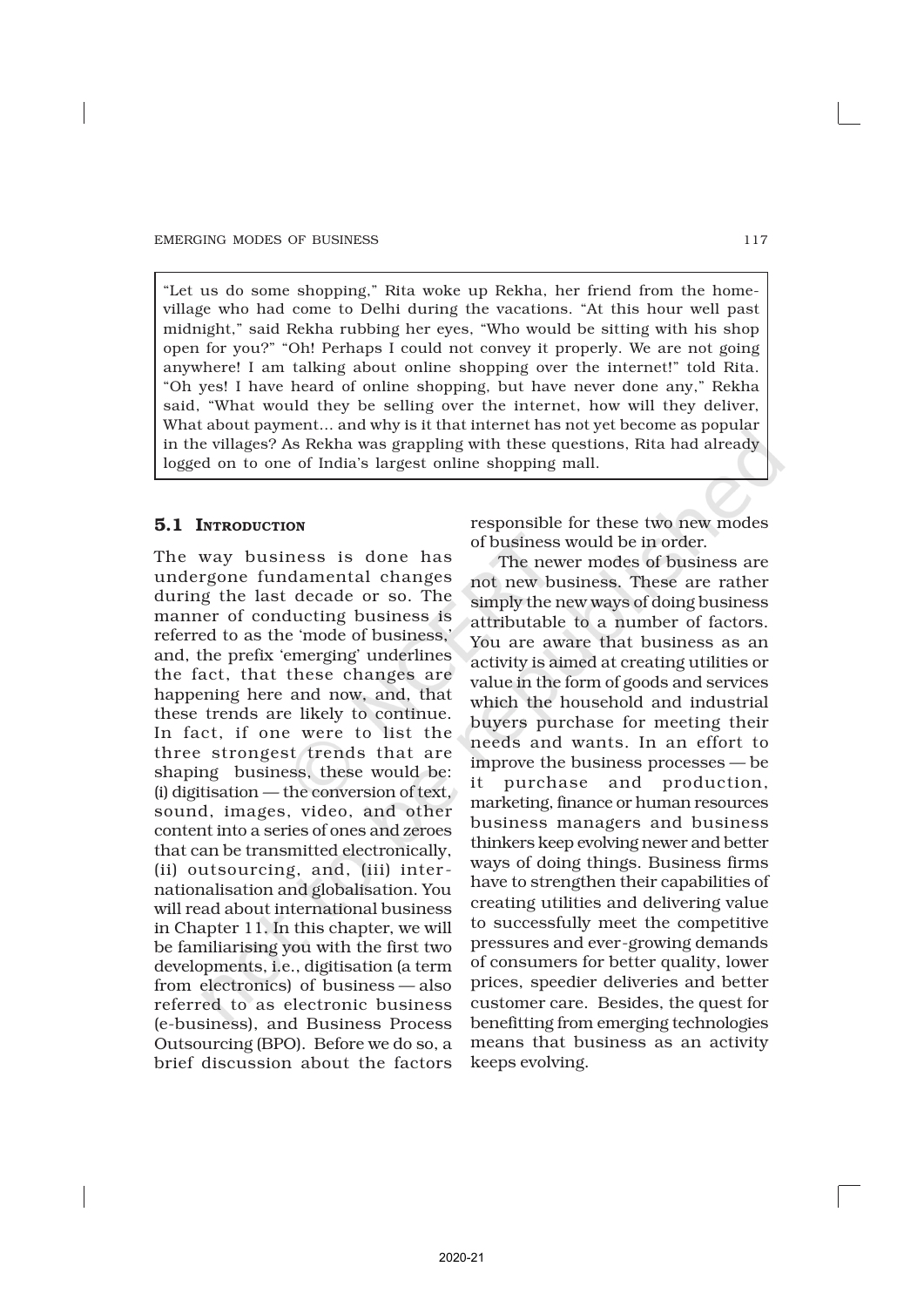#### 118 BUSINESS STUDIES

# 5.2 e-BUSINESS

If the term business is taken to mean a wide range of activities comprising industry, trade and commerce; e-business may be defined as the conduct of industry, trade and commerce using the computer networks. The network you are most familiar with as a student or consumer is the internet. Whereas internet is a public thorough way, firms use more private, and, hence more secure networks for more effective and efficient management of their internal functions. e-business versus e-commerce: Though, many a times, the terms e-business and e-commerce are used interchangeably, yet more precise definitions would distinguish between the two. Just as the term 'business' is a broader term than 'commerce', e-business is a more elaborate term and comprises various business

transactions and functions conducted electronically, including the more popular gamut of transactions called 'e-commerce.' e-commerce covers a firm's interactions with its customers and suppliers over the internet. e-business includes not only e-commerce, but also other electronically conducted business functions such as production, inventory management, product development, accounting and finance and human resource management. e-business is, therefore, clearly much more than buying and selling over the Internet, i.e., e-commerce.

# 5.2.1 Scope of e-Business

We have mentioned above that the scope of e-business is quite vast. Almost all types of business functions such as production, finance, marketing and personnel administration as well



#### Figure 5.1 Business to Business e-Commerce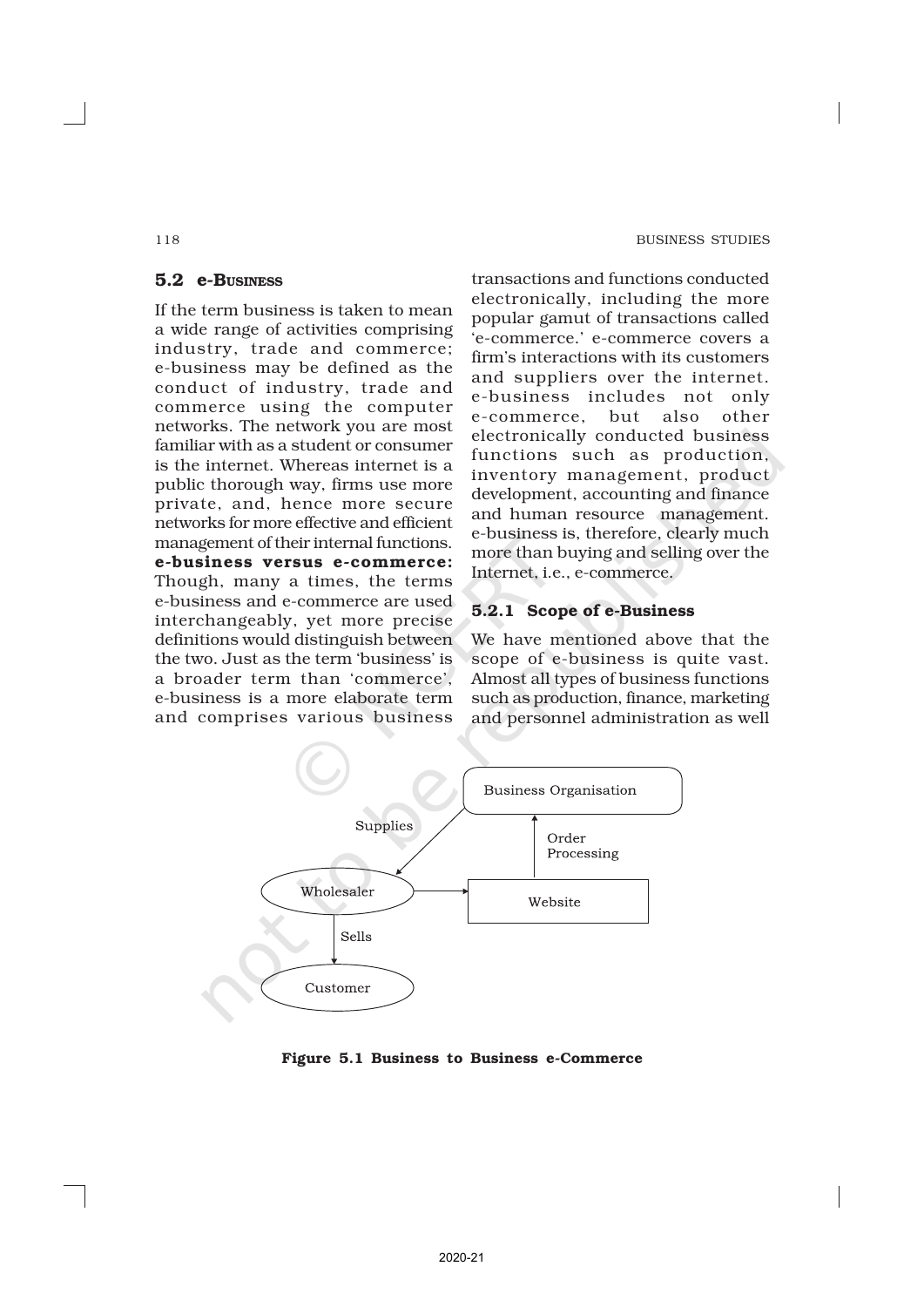as managerial activities like planning, organising and controlling can be carried out over computer networks. The other way of looking at the scope of e-business is to examine it in terms of people or parties involved in electronic transactions. Viewed from this perspective, a firm's electronic transactions and networks can be visualised as extending into three directions viz., (i) B2B which is a firm's interactions with other businesses, (ii) B2C i.e., a firm's interactions with its customers and (iii) intra-B or a firm's internal processes.

A brief discussion of various constituents of e-business and interand intra-transactions among them is given as below:

(i) B2B Commerce: Here, both the parties involved in e-commerce transactions are business firms, and, hence the name B2B, i.e., business-tobusiness (see Figure 5.1). Creation of utilities or delivering value requires a business to interact with a number of other business firms which may be suppliers or vendors of diverse inputs; or else they may be a part of the channel through which a firm distributes its products to the consumers. For example, the manufacture of an automobile requires assembly of a large number of components which in turn are being manufactured elsewhere — within the vicinity of the automobile factory or even overseas. To reduce dependence on a single supplier, the automobile factory has to cultivate more than one vendor for each of the components. A network

of computers is used for placing orders, monitoring production and delivery of components, and making payments. Likewise, a firm may strengthen and improve its distribution system by exercising a real time (as it happens) control over its stock-in-transit as well as that with different middlemen in different locations. For example, each consignment of goods from a warehouse and the stock-at-hand can be monitored and replenishments and reinforcements can be set in motion as and when needed. Or else, a customer's specifications may be routed through the dealers to the factory and fed into the manufacturing system for customised production. Use of e-commerce expedites the movement of the information and documents; and of late, money transfers as well.

Historically, the term e-commerce originally meant facilitation of B2B transactions using Electronic Data Interchange (EDI) technology to send and receive commercial documents like purchase orders or invoices.

(ii) B2C Commerce: As the name implies, B2C (business-to-customers) transactions have business firms at one end and its customers on the other end. Although, what comes to one's mind instantaneously is online shopping, it must be appreciated that 'selling' is the outcome of the marketing process. And, marketing begins well before a product is offered for sale and continues even after the product has been sold. B2C commerce, therefore, entails a wide gamut of marketing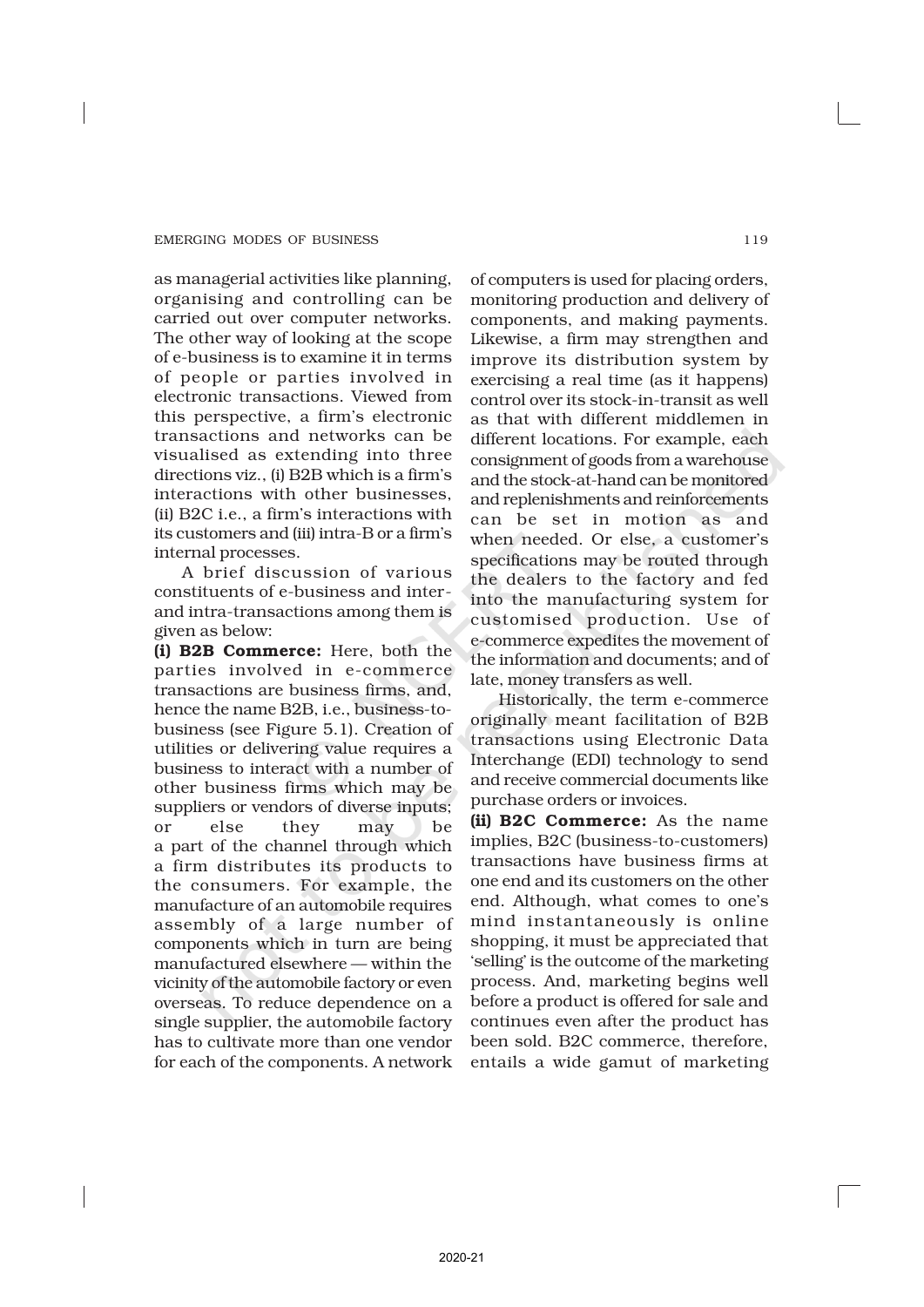|    |        | <b>Benefits of e-Commerce</b>                                  |
|----|--------|----------------------------------------------------------------|
| 1. |        | <b>Business Organisation:</b>                                  |
|    | (i)    | Expands the marketplace to national and international markets, |
|    | (ii)   | Gradual decline in the cost of operations,                     |
|    | (iii)  | Facilitates 'pull' supply chain management,                    |
|    | (iv)   | Competitive advantage over competitors,                        |
|    | (v)    | Proper time management and support business processes, and     |
|    | (vi)   | Small firms co-exist with big firms (win-win).                 |
|    |        | 2. Benefits to Consumers and Society                           |
|    | (i)    | Flexibility,                                                   |
|    | (ii)   | Competitive price/discounts/waive offs,                        |
|    | (iii)  | More options and choices and Customised products,              |
|    | (iv)   | Quick and Timely delivery (digitised products),                |
|    | (v)    | Employment potential,                                          |
|    | (vi)   | Facilitate e-Auctions and e-Tenders.                           |
|    | (vii)  | Interaction with consumers,                                    |
|    | (viii) | Wider outreach.                                                |

activities such as identifying activities, promotion and sometimes even delivery of products (e.g., music or films) that are carried out online. e-Commerce permits conduct of these activities at a much lower cost but high speed. For example, ATM speeds up withdrawal of money.

Customers these days are becoming very choosy and desire individual attention to be given to them. Not only do they require the product features to be tailor-made to suit their requirements, but also the convenience of delivery and payment at their pleasure. With the onset of e-commerce, all this has become a reality.

Further, B2C variant of e-commerce enables a business to be in touch with its customers on round-the-clock basis. Companies can conduct online surveys to ascertain as to who is buying what and what the customer satisfaction level is.

#### ATM speeds up Withdrawal of Money

e-Commerce greatly facilitates and speeds up the entire B2C process. Withdrawal of one's own money from banks was, for example, a tedious process in the past. One had to go through a series of procedural formalities before he or she was able to get the payment. After the introduction of ATMs, all that is fast becoming a history now. The first thing that occurs is that the customer is able to withdraw his money, and the rest of the back-end processes take place later.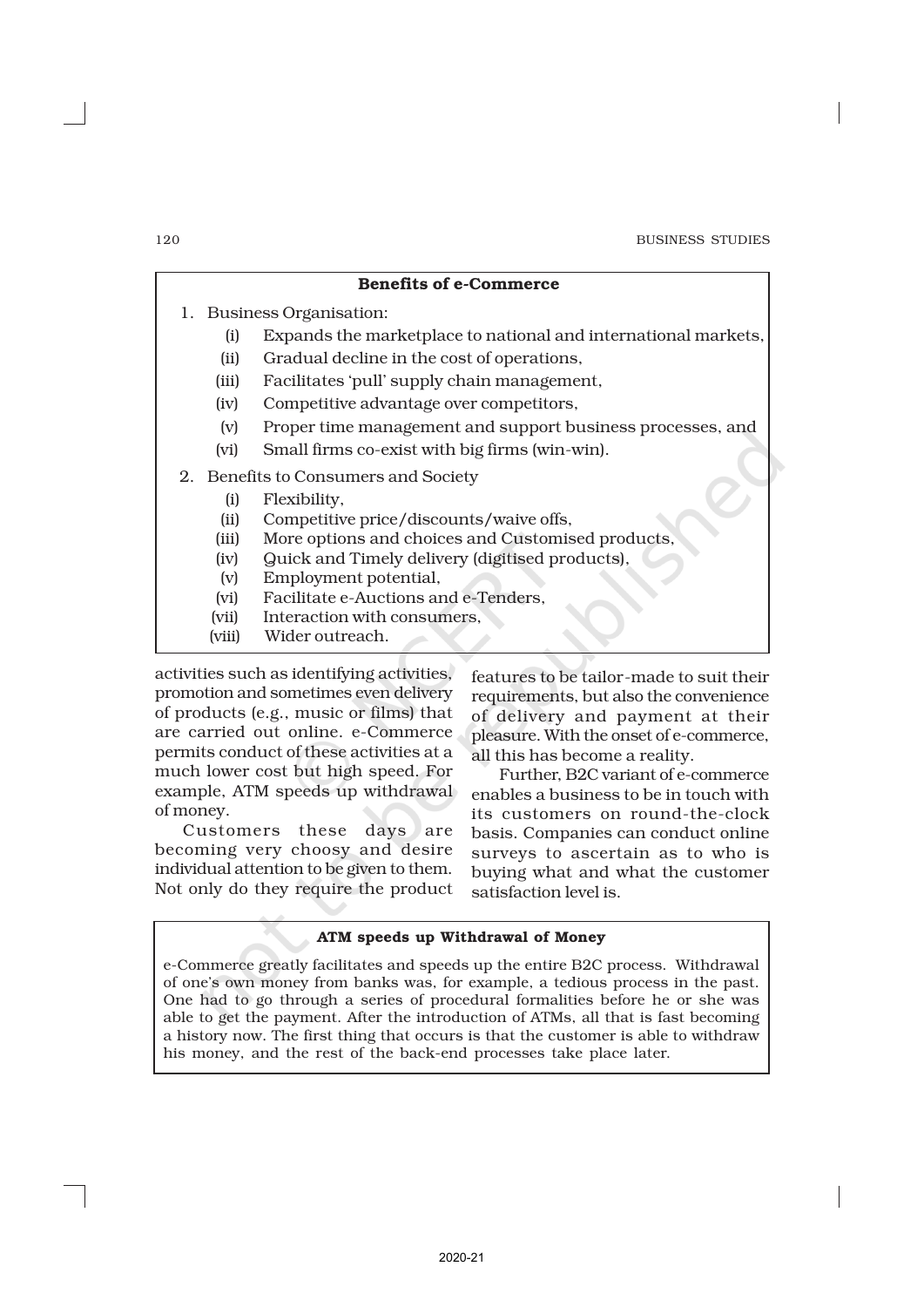By now, you might have formed the opinion that B2C is a one-way traffic, i.e., from business-to-customers. But do remember that its corollary, C2B commerce is very much a reality which provides the consumers with the freedom of shopping-at-will. Customers can also make use of call centres set up by companies to make toll free calls to make queries and lodge complaints round the clock at no extra cost to them. The beauty of the process is that one need not set up these call centres or help lines; they may be outsourced. We shall discuss this aspect later in the section devoted to Business Process Outsourcing (BPO).

(iii) Intra-B Commerce: Here, parties involved in the electronic transactions are from within a given business firm, hence, the name intra-B commerce. As noted earlier too, one critical difference between e-commerce and e-business is that, e-commerce comprises a business firm's interaction with its suppliers, and distributors/other business firms (hence, the name B2B) and customers (B2C) over the internet. While e-business is a much wider term and also includes the use of intranet for managing interactions and dealings among various departments and persons within a firm. It is largely due to use of intra-B commerce that today it has become possible for the firms to go in for flexible manufacturing. Use of computer networks makes it possible for the marketing department to interact constantly with the production department and get the customised products made as per the

requirements of the individual customer. In a similar vein, closer computer-based interactions among the other departments makes it possible for the firm to reap advantages of efficient inventory and cash management, greater utilisation of plant and machinery, effective handling of customers' orders, and effective human resource management.

Just as intercom facilitated voice communication within the office, intranet facilitates multimedia and even 3-D graphic communication among organisational units for wellinformed decisions, permitting better coordination, faster decisions and speedier workflows. Take for example, a firm's interactions with its employees, sometimes referred to as B2E commerce. Companies are resorting to personnel recruitment, interviewing and selection, training, development and education via e-commerce (captured in a catch-all phrase 'e-learning'). Employees can use electronic catalogues and ordering forms and access inventory information for better interaction with the customers. They can send field reports via e-mail and the management can have them on real time basis. In fact, Virtual Private Network (VPN) technology would mean that employees do not have to come to office. Instead, in a way the office goes to them and they can work from wherever they are, and at their own speed and time convenience. Meetings can be held online via tele/ video conferencing.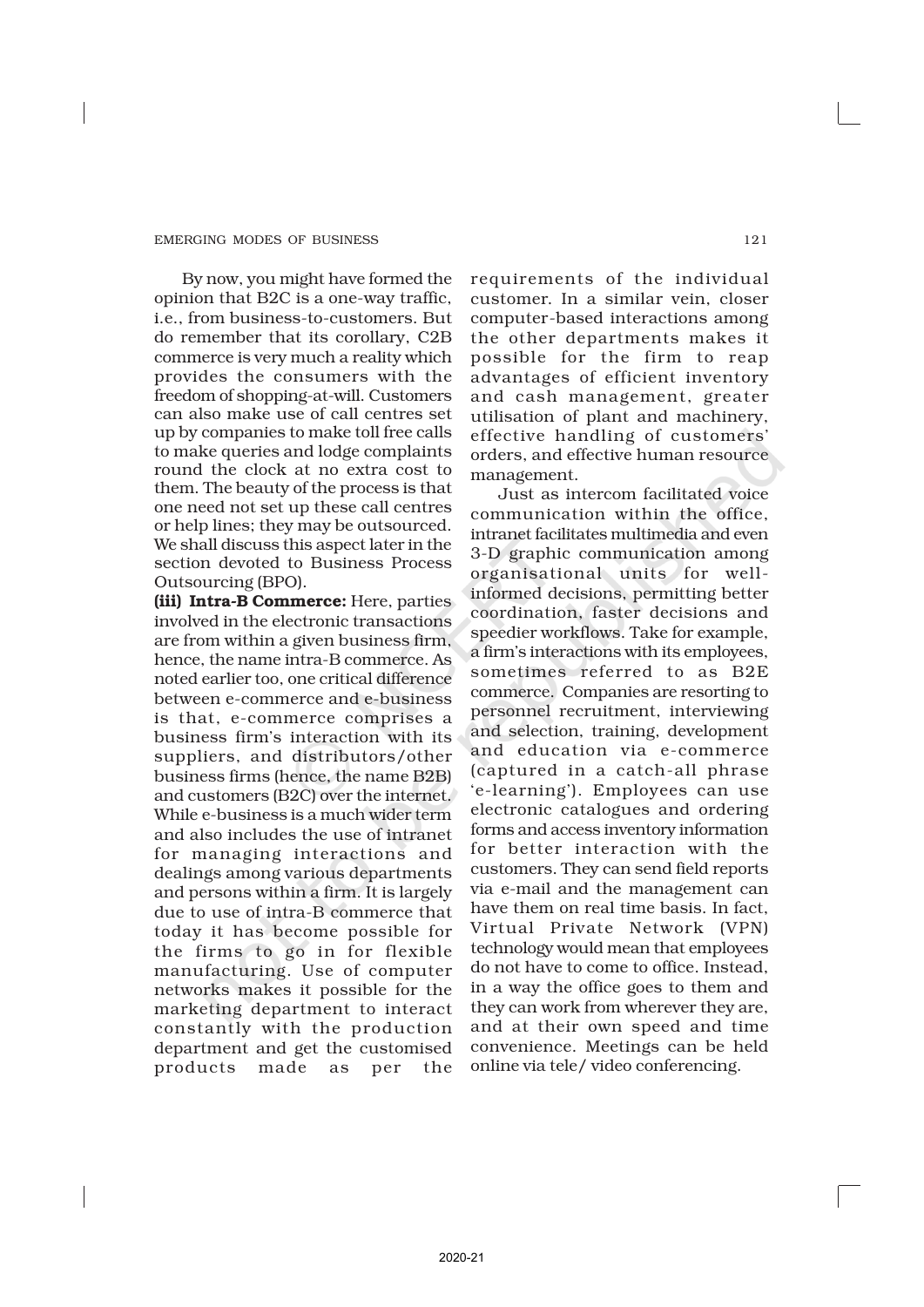(iv) C2C Commerce: Here, the business originates from the consumer and the ultimate destination is also consumers, thus the name C2C commerce (see Figure 5.2). This type of commerce is best suited for dealing in goods for which there is no established market mechanism, for example, selling used books or clothes either on cash or barter basis. The vast space of the internet allows persons to globally search for potential buyers. Additionally, e-commerce technology provides market system security to such transactions which otherwise would have been missing if the buyers and sellers were to interact in anonymity of one-to-one transactions? An excellent example of this is found at eBay where consumers sell their goods and services to other consumers. To make this activity more secure and robust, several technologies have emerged. Firstly, eBay allows all the sellers and buyers to rate one another. In this manner, future prospective purchasers may see that a particular seller has sold to more than 2,000 customers — all of whom rate the seller as excellent. In another example, a prospective purchaser may see a seller who has previously sold only four times and all four rate the seller poorly. This type of information is helpful. Another technology that has emerged to support C2C activities is that of the payment intermediary. PayPal is a good example of this kind. Instead of purchasing items directly from an unknown, untrusted seller; the

buyer can instead send the money to Pay Pal. From there, PayPal notifies the seller that they will hold the money for them until the goods have been shipped and accepted by the buyer.

An important C2C area of interactive commerce can be the formation of consumers' forum and pressure groups. You might have heard of Yahoo groups. Like a vehicle owner in a traffic jam can alert others via message on radio (you must have heard traffic alerts on FM) about the traffic situation of the area he is stuck in; an aggrieved customer can share his experience with a product/service/ vendor and warn others by writing just a message and making it known to the entire group. And, it is quite possible that the group pressure might result in a solution of this problem.

From the foregoing discussion concerning scope of e-business, it is clear that e-business applications are varied and many.

# e-Business versus Traditional Business

By now, you must have formed an idea as to how e-enabling has radically transformed the mode of doing business. Table 5.1 (page 129) provides a feature on comparison between traditional business and e-business.

A comparative assessment of the features of traditional and e-business as listed in Table 5.1 points towards the distinct benefits and limitations of e-business that we shall discuss in the following paragraphs.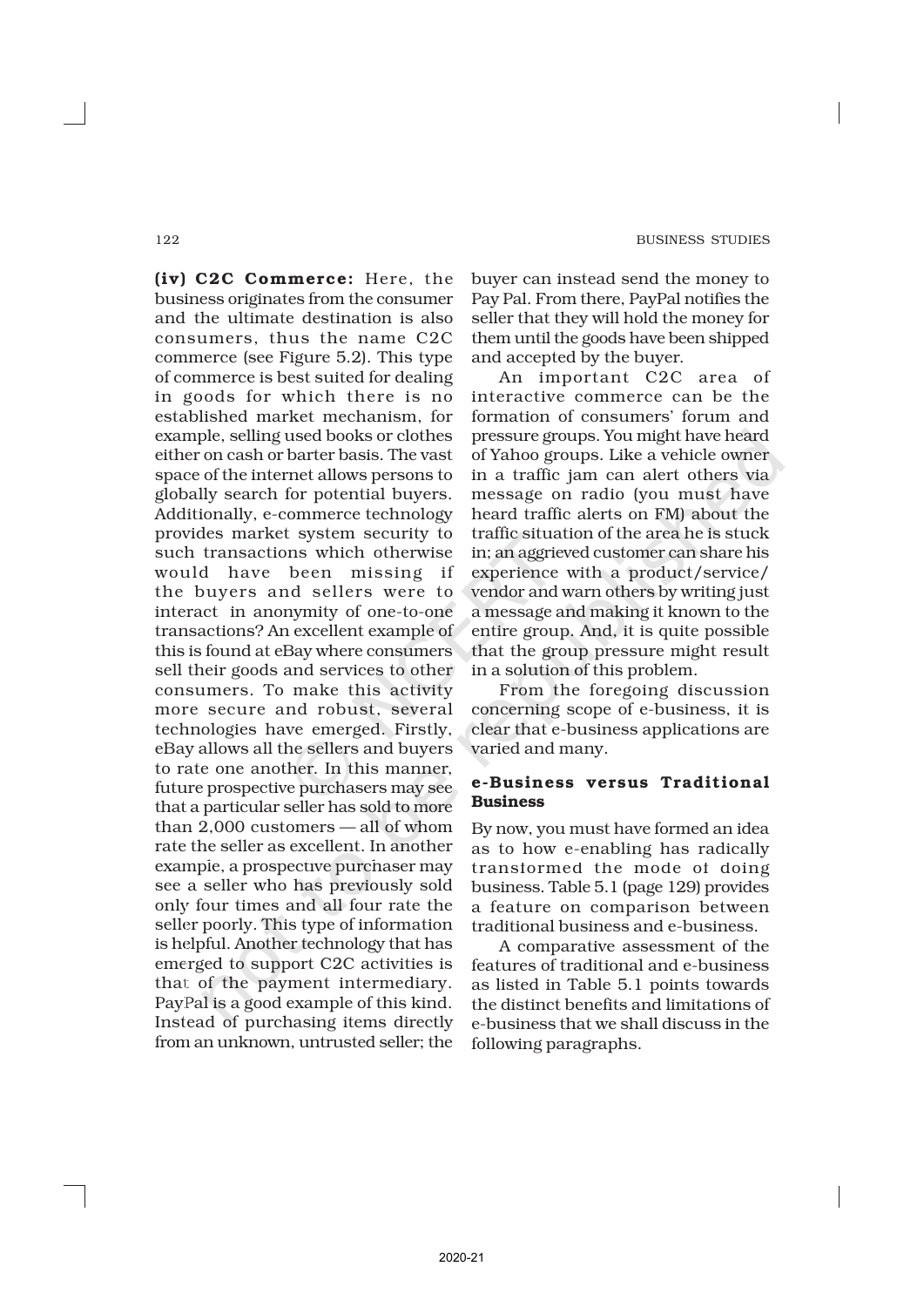## e-commerce makes flexible Manufacturing and Mass Customisation possible

Customised products have traditionally been made to order by craftsmen and have, therefore, been expensive and delivery times have been long. Industrial revolution meant that organisations could engage in mass production and could sell homogeneous products rolled out of the factory at a lower cost due to the economies of scale. Thanks to e-commerce, now organisations can offer customised products/ services at lower costs, that previously were only associated with mass produced commodity items. Here are a few examples:

| 401(k) Forum (US)                                 | Customises educational content and investment advice based<br>on individual interviews.                                                                                                                                                                                                                                   |
|---------------------------------------------------|---------------------------------------------------------------------------------------------------------------------------------------------------------------------------------------------------------------------------------------------------------------------------------------------------------------------------|
|                                                   | Acumin Corp. (US) Customises vitamin pills specified by using the Internet.<br>Customers fill in lifestyle and health questionnaire.                                                                                                                                                                                      |
| Dell (US)                                         | Build your own PC.                                                                                                                                                                                                                                                                                                        |
| Green Mountain<br><b>Energy Resources</b><br>(US) | Electricity supplier (but not generator). Customers could select<br>sources for their electricity, e.g., hydro, solar, etc.                                                                                                                                                                                               |
| Levi Jeans<br>(Original Spin)<br>(US)             | Tailored jeans service. Web service suspended after complaints<br>by retailers but service now offered through retailers. Offers<br>49,500 different sizes and 30 styles for a total of nearly 1.5<br>million options for a cost of just \$55. Orders are sent by net<br>and jeans are produced and shipped in 2-3 weeks. |
| N.V. Nutsbedrijf<br>Westland<br>(Newzealand)      | Westland supplies natural gas to many tulip growers in the<br>Netherlands. Computers in the greenhouse help greenhouse<br>owners maintain temperature, CO2 output, humidity, light and<br>other factors in the most cost-efficient manner.                                                                                |
| National Bicycle<br>(Japan)                       | Custom built bicycles within 2/3 days of taking the order.                                                                                                                                                                                                                                                                |
| Simon and<br>Schuster (US)                        | Teachers can order customised books specifically matched to<br>individual course and student needs. Xerox DocuTech printers<br>are generating in excess of 125,000 customised books a month.                                                                                                                              |
| Skyway (US)                                       | Skyway is a logistics company offering whole order delivery.<br>Shipments from multiple origins with different modes of<br>transport can be merged in transit and delivered as a single<br>order with one set of paperwork to the store or consumer.                                                                      |
| SmithKline<br>Beecham (US)                        | Creates customised stop smoking programme for customers.<br>Uses call centre questionnaire to generate a series of<br>personalised communications.                                                                                                                                                                        |
|                                                   | <b>Source:</b> Adapted from http://www.managingchange.com                                                                                                                                                                                                                                                                 |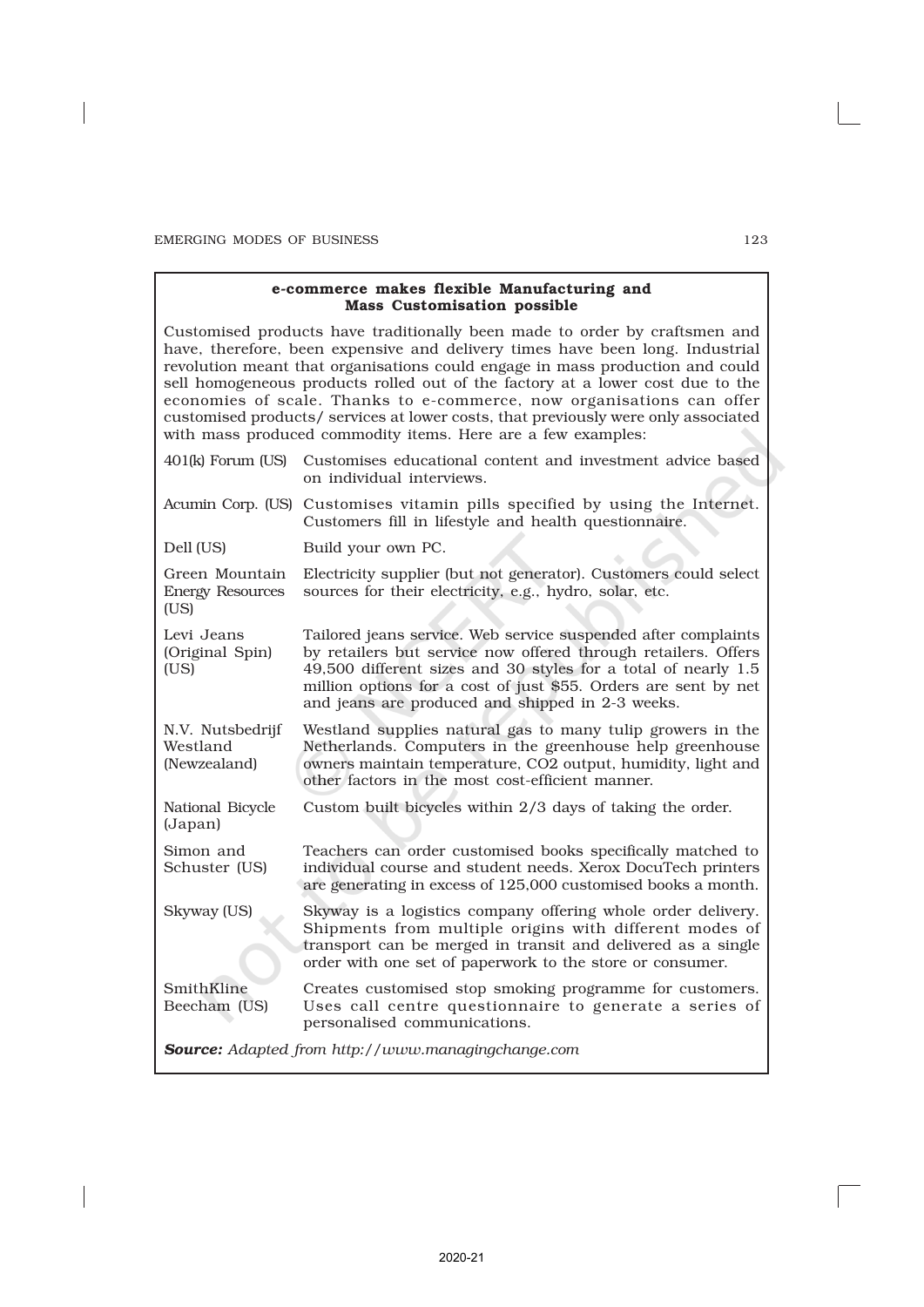

Figure 5.2 Consumer to Consumer e-Commerce  $(C_2C)$ 

# 5.3 BENEFITS OF e-BUSINESS

(i) Ease of formation and lower investment requirements: Unlike a host of procedural requirements for setting up an industry, e-business is relatively easy to start. The benefits of internet technology accrue to big or small business alike. In fact, Internet is responsible for the popularity of the phrase: *'networked individuals and firms are more efficient than networthed individuals.'* This means that even if you do not have much of the investment (networth) but have contacts (network), you can do fabulous business.

Imagine a restaurant that does not have any requirement of a physical space. Yes, you may have an online 'menu' representing the best of cuisines from the best of restaurants the worldover that you have networked with. The customer visits your website, decides the menu, places the order that in turn

is routed to the restaurant located closest to his location. The food is delivered and the payment collected by the restaurant staff and the amount due to you as a client solicitor is credited to your account through an electronic clearing system.

(ii) Convenience: Internet offers the convenience of '24 hours × 7 days a week × 365 days' a year business that allowed Rita and Rekha to go for shopping well after midnight. Such flexibility is available even to the organisational personnel whereby they can do work from wherever they are, and whenever they may want to do it. Yes, e-business is truly a business as enabled and enhanced by electronics and offers the advantage of accessing anything, anywhere, anytime.

(iii) Speed: As already noted, much of the buying or selling involves exchange of information that Internet allows at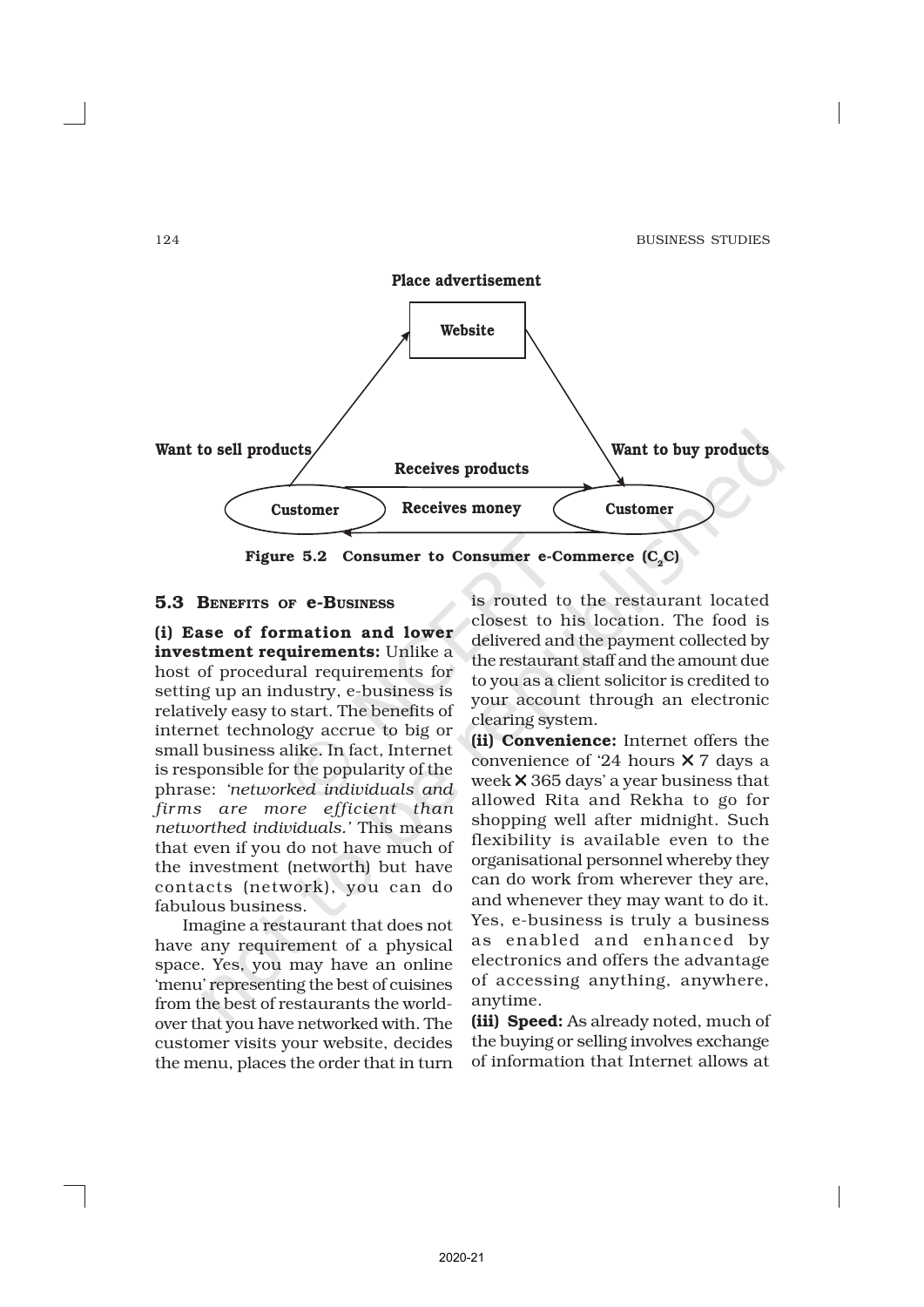#### Box A Some e-Business Applications

e-Procurement: It involves internet-based sales transactions between business firms, including both, "reverse auctions" that facilitate online trade between a single business purchaser and many sellers, and, digital marketplaces that facilitate online trading between multiple buyers and sellers.

e-Bidding/e-Auction: Most shopping sites have 'Quote your price' whereby you can bid for the goods and services (such as airline tickets!). It also includes e-tendering whereby one may submit tender quotations online.

e-Communication/e-Promotion: Right from e-mail, it includes publication of online catalogues displaying images of goods, advertisement through banners, pop-ups, opinion poles and customer surveys, etc. Meetings and conferences may be held by the means of video conferencing.

e-Delivery: It includes electronic delivery of computer software, photographs, videos, books (e-books) and journals (e-journals) and other multimedia content to the user's computer. It also includes rendering of legal, accounting, medical, and other consulting services electronically. In fact, internet provides the firms with the opportunities for outsourcing of a host of Information Technology Enabled Services (ITES) that we will be discussing under business process outsourcing. Now, you can even print the airlines and railway tickets at home!

**e-Trading:** It involves securities trading, that is online buying and selling of shares and other financial instruments. For example, sharekhan.com is India's largest online trading firm.

the click of a mouse. This benefit becomes all the more attractive in the case of information-intensive products such as softwares, movies, music, e-books and journals that can even be delivered online. Cycle time, i.e., the time taken to complete a cycle from the origin of demand to its fulfilment, is substantially reduced due to transformation of the business processes from being sequential to becoming parallel or simultaneous. You know that in the digital era, money is defined as electronic pulses at the speed of light, thanks to the electronic funds transfer technology of e-commerce.

(iv) Global reach/access: Internet is truly without boundaries. On the one hand, it allows the seller an access to the global market; on the other hand, it affords to the buyer a freedom to choose products from almost any part of the world. It would not be an exaggeration to say that in the absence of internet, globalisation would have been considerably restricted in scope and speed.

(v) Movement towards a paperless society: Use of Internet has considerably reduced dependence on paperwork and the attendant 'red tape.' You know that Maruti Udyog does bulk of its sourcing of supplies of materials and components in a paper less fashion. Even the government departments and regulatory authorities are increasingly moving in this direction whereby they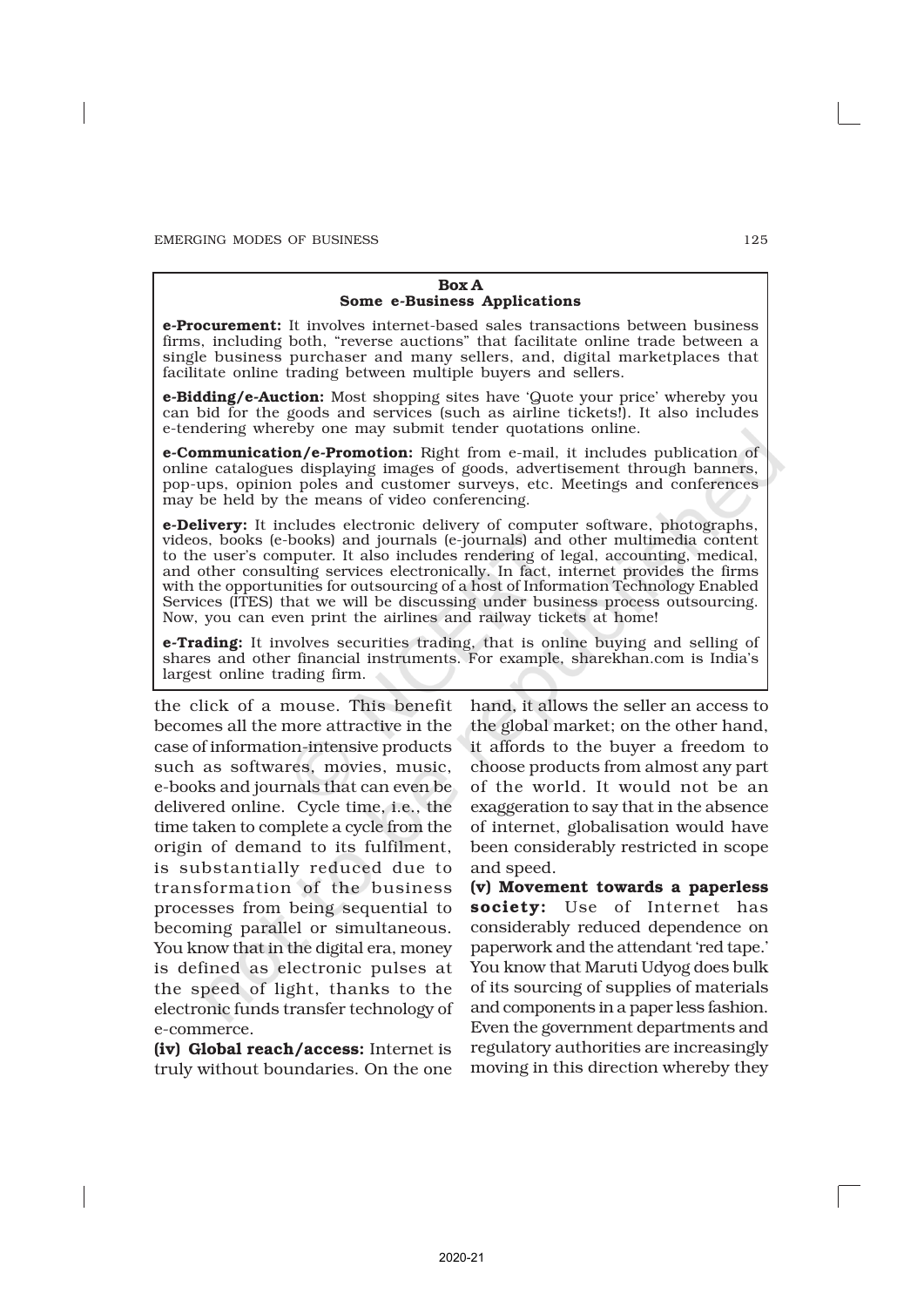allow electronic filing of returns and reports. In fact, e-commerce tools are effecting the administrative reforms aimed at speeding up the process of granting permissions, approvals and licences. In this respect, the provisions of Information Technology Act 2000 are quite noteworthy.

# 5.4 LIMITATIONS OF e-BUSINESS

e-business is not all that rosy. Doing business in the electronic mode suffers from certain limitations. It is advisable to be aware of these limitations as well. (i) Low personal touch: High-tech it may be, e-business, however, lacks warmth of interpersonal interactions. To this extent, it is relatively less suitable mode of business in respect of product categories requiring high personal touch such as garments, toiletries, etc. (ii) Incongruence between order taking/giving and order fulfilment speed: Information can flow at the click of a mouse, but the physical delivery of the product takes time. This incongruence may play on the patience of the customers. At times, due to technical reasons, web sites take unusually long time to open. This may further frustrate the user.

(iii) Need for technology capability and competence of parties to e-business: Apart from the traditional 3R's (Reading, WRiting, and ARithmetic), e-business requires a fairly high degree of familiarity of the parties with the world of computers. And, this requirement is responsible for what is known as digital divide, that is

the division of society on the basis of familiarity and non-familiarity with digital technology.

(iv) Increased risk due to anonymity and non-traceability of parties: Internet transactions occur between cyber personalities. As such, it becomes difficult to establish the identity of the parties. Moreover, one does not know even the location from where the parties may be operating. It is riskier, therefore, transacting through internet. e-business is riskier also in the sense that there are additional hazards of impersonation (someone else may transact in your name) and leakage of confidential information such as credit card details. Then, there also are problems of 'virus,' and 'hacking,' that you must have heard of. If not, we will be dealing with security and safety concerns of online business.

(v) People resistance: The process of adjustment to new technology and new way of doing things causes stress and a sense of insecurity. As a result, people may resist an organisation's plans of entry into e-business.

(vi) Ethical fallouts: "So, you are planning to quit, you may as well quit right now", said the HR manager showing her a copy of the e-mail that she had written to her friend. Sabeena was both shocked and stunned as to how her boss got through to her e-mail account. Nowadays, companies use an 'electronic eye' to keep track of the computer files you use, your e-mail account, the websites you visit etc. Is it ethical?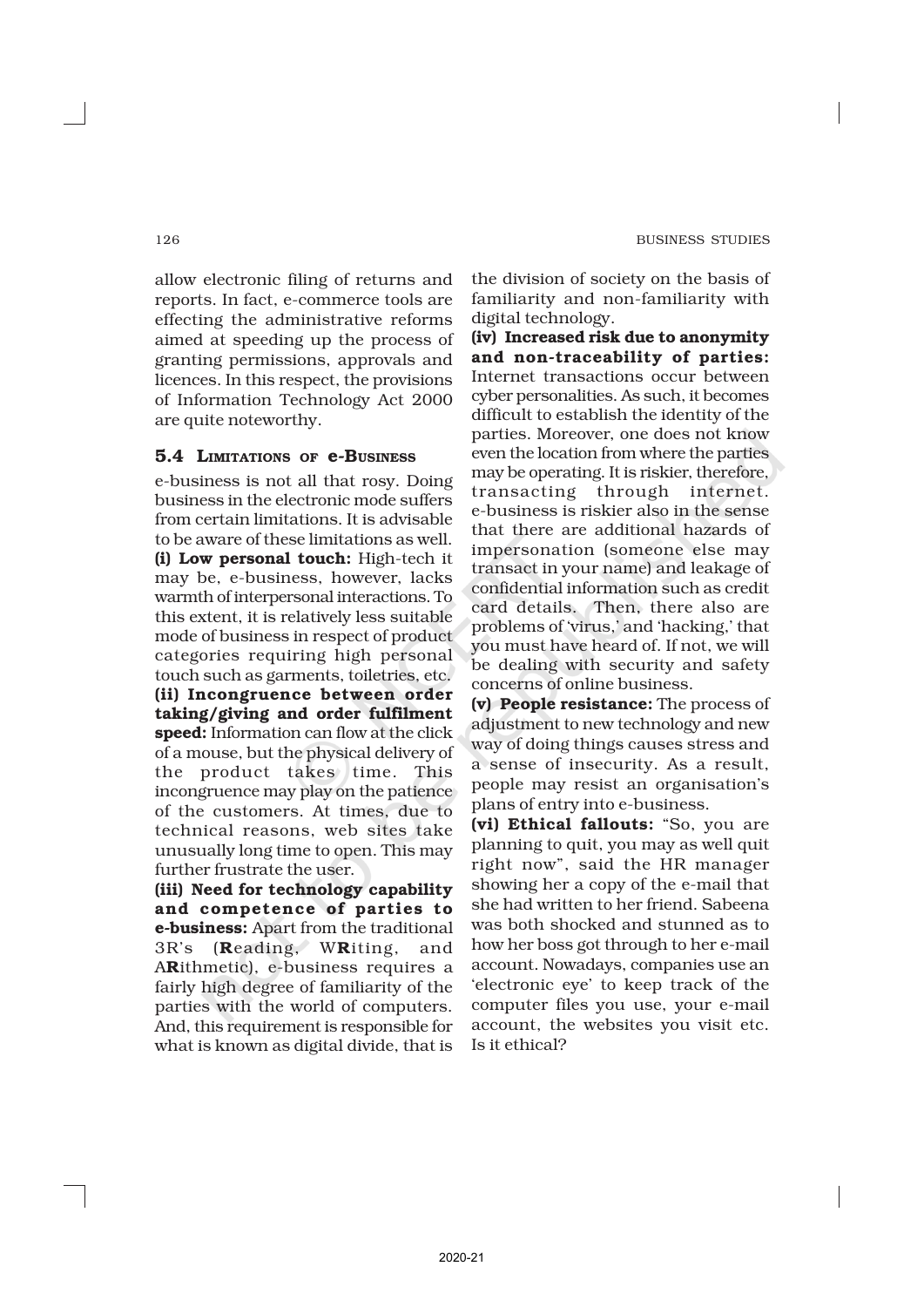$\overline{\phantom{a}}$ 

 $\overline{\phantom{a}}$ 

J.

| <b>Basis of distinction</b>                                      | <b>Traditional business</b>                                                                                                                                                 | e-business                                                                                                                                                    |
|------------------------------------------------------------------|-----------------------------------------------------------------------------------------------------------------------------------------------------------------------------|---------------------------------------------------------------------------------------------------------------------------------------------------------------|
| Ease of formation                                                | Difficult                                                                                                                                                                   | Simple                                                                                                                                                        |
| Physical presence                                                | Required                                                                                                                                                                    | Not required                                                                                                                                                  |
| Locational requirements                                          | Proximity to the source of raw<br>materials or the market for the<br>products                                                                                               | None                                                                                                                                                          |
| Cost of setting up                                               | High                                                                                                                                                                        | Low as no requirement of<br>physical facilities                                                                                                               |
| Operating cost                                                   | High due to fixed charges<br>associated with investment in<br>procurement and storage,<br>production, marketing and<br>distribution facilities                              | Low as a result of reliance<br>on network of<br>relationships rather than<br>ownership of resources                                                           |
| Nature of contact with the<br>suppliers and the<br>customers     | Indirect through intermediaries                                                                                                                                             | Direct                                                                                                                                                        |
| Nature of internal<br>communication                              | Hierarchical - from top level<br>management to middle level<br>management to lower level<br>management to operatives                                                        | Non-hierarchical,<br>allowing direct vertical,<br>horizontal and diagonal<br>communication                                                                    |
| Response time for meeting<br>customers'/internal<br>requirements | Long                                                                                                                                                                        | Instantaneous                                                                                                                                                 |
| Shape of the organisational<br>structure                         | Vertical/tall, due to hierarchy or<br>chain of command                                                                                                                      | Horizontal/flat due to<br>directness of command<br>and communication.                                                                                         |
| Business processes and<br>length of the cycle                    | Sequential precedence-<br>succession relationship, i.e.,<br>purchase - production/operation<br>- marketing - sales. The,<br>business process cycle is,<br>therefore, longer | Simultaneous<br>(concurrence) different<br>processes. Business<br>process cycle is,<br>therefore, shorter                                                     |
| Opportunity for inter-<br>personal touch                         | Much more                                                                                                                                                                   | Less                                                                                                                                                          |
| Opportunity for physical<br>pre-sampling of the<br>products      | Much more                                                                                                                                                                   | Less. However, for<br>digitable products such<br>an opportunity is<br>tremendous. You can pre-<br>sample music, books,<br>journals, software,<br>videos, etc. |
| Ease of going global                                             | Less                                                                                                                                                                        | Much, as cyber space is<br>truly without boundaries                                                                                                           |

| Table 5.1    Difference between Traditional and e-Business |  |  |  |
|------------------------------------------------------------|--|--|--|
|                                                            |  |  |  |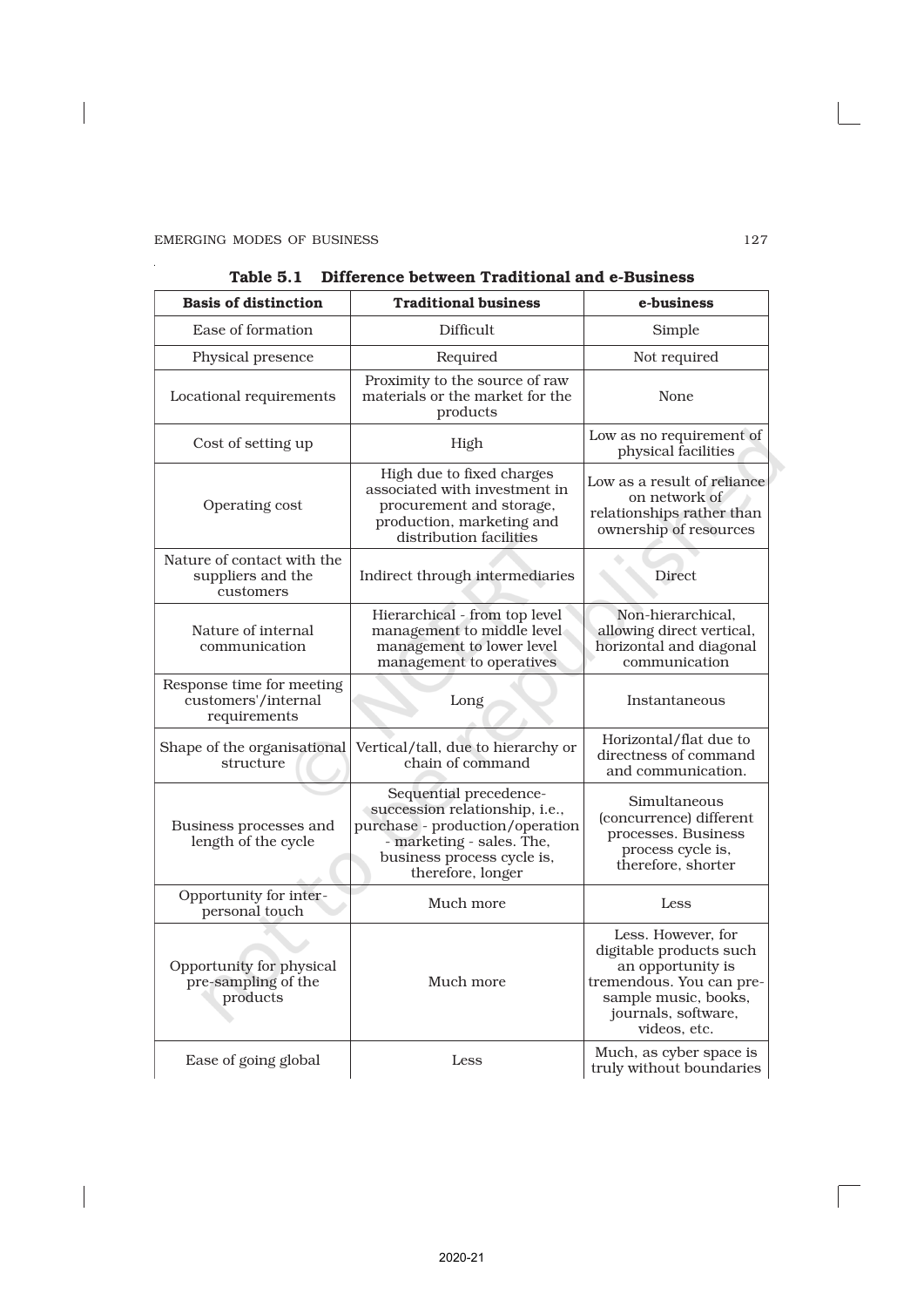| Government patronage    | Shrinking                                                            | Much, as IT sector is<br>among the topmost<br>priorities of the<br>government |
|-------------------------|----------------------------------------------------------------------|-------------------------------------------------------------------------------|
| Nature of human capital | Semi-skilled and even<br>unskilled manpower needed.                  | Technically and<br>professionally qualified<br>personnel needed               |
| Transaction risk        | Low due to arm's length<br>transactions and face-to-face<br>contact. | High due to the distance<br>and anonymity of the<br>parties                   |

# Despite limitations, e-commerce is the way

It may be pointed out that most of the limitations of e-business discussed above are in the process of being overcome. Websites are becoming more and more interactive to overcome the problem of 'low touch.' Communication technology is continually evolving to increase the speed and quality of communication through internet. Efforts are on to overcome the digital divide, for example, by resorting to such strategies as setting up of community telecentres in villages and rural areas in India with the involvement of government agencies, NGOs and international institutions. In order to diffuse e-commerce in all nooks and corners, India has undertaken about 150 such projects.

In view of the above discussion, it is clear that e-business is here to stay and is poised to reshape the businesses, governance and the economies. It is, therefore, appropriate that we familiarise ourselves with how e-business is conducted.

# 5.5 ONLINE TRANSACTIONS

Operationally, one may visualise three stages involved in online transactions. Firstly, the pre-purchase/sale stage including advertising and informationseeking; secondly, the purchase/sale stage comprised of steps such as price negotiation, closing of purchase/sales deal and payment; and thirdly, the delivery stage (see Figure 5.2). It may be observed from Figure 5.2 that, except the stage relating to delivery, all other stages involve flow of information. The information is exchanged in the traditional business mode too, but at severe time and cost constraints. In faceto-face interaction in traditional business mode, for example, one needs to travel to be able to talk to the other party, requiring travel effort, greater time and costs. Exchange of information through the telephone is also cumbersome. It requires simultaneous presence of both the parties for verbal exchange of information. Information can be transmitted by post too, but this again is quite a time consuming and expensive process. Internet comes in as the fourth channel which is free from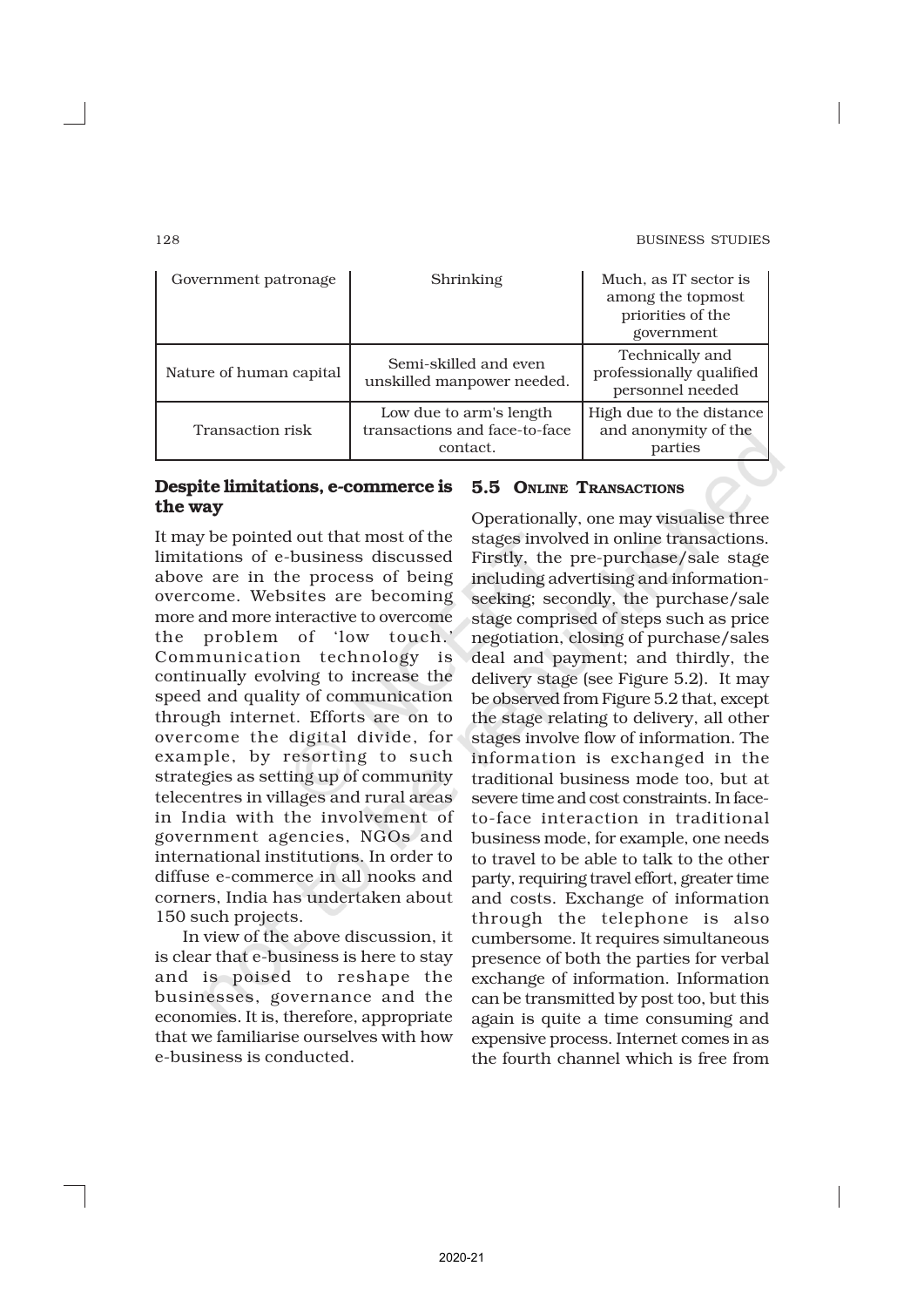#### Information Technology Act 2000 paves way for Paperless Society

Below are given some of the provisions of Information Technology Act 2000 that have made it possible to have paper less dealings in the business world as well as in the government domain.

Legal recognition of electronic records (Section 4): Where any law provides that information or any other matter shall be in writing or in the typewritten or printed form, then, notwithstanding anything contained in such law, such requirement shall be deemed to have been satisfied if such information or matter is rendered or made available in an electronic form; and accessible so as to be usable for a subsequent reference.

Legal recognition of digital signatures (Section 5): Where any law provides that information or any other matter shall be authenticated by affixing the signature or any document shall be signed or bear the signature of any person, hence notwithstanding anything contained in such law, such requirement shall be deemed to have been satisfied, if such information or matter is authenticated by means of digital signature affixed in such a manner as may be prescribed by the Central Government.

Use of electronic records and digital signatures in Government and its agencies (Section 6-1): Where any law provides for the filing of any form, application or any other document with any office, authority, body or agency owned or controlled by the appropriate Government in a particular manner; the issue or grant of any licence, permit, sanction or approval by whatever name called in a particular manner; the receipt or payment of money in a particular manner, then, notwithstanding anything contained in any other law for the time being in force, such requirement shall be deemed to have been satisfied if such filing, issue, grant, receipt or payment, as the case may be, is effected by means of such electronic form as may be prescribed by the appropriate Government.

Retention of electronic records (Section 7-1): Where any law provides that documents, records or information shall be retained for any specific period, then, that requirement shall be deemed to have been satisfied if such documents, records or information are retained in the electronic form.

*Source: Information Technology Act, 2000*

most of the problems referred to above. In the case of information-intensive products and services such as software and music, even delivery can take place online.

What is described here is the process of online trading from a customer's standpoint. We will be

discussing the seller's perspective in the paragraphs on resource requirements for e-business. So, are you ready with the shopping list or would you like to rely on your instincts as you take a tour of the shopping mall? Let us follow Rita and Rekha browsing indiatimes.com.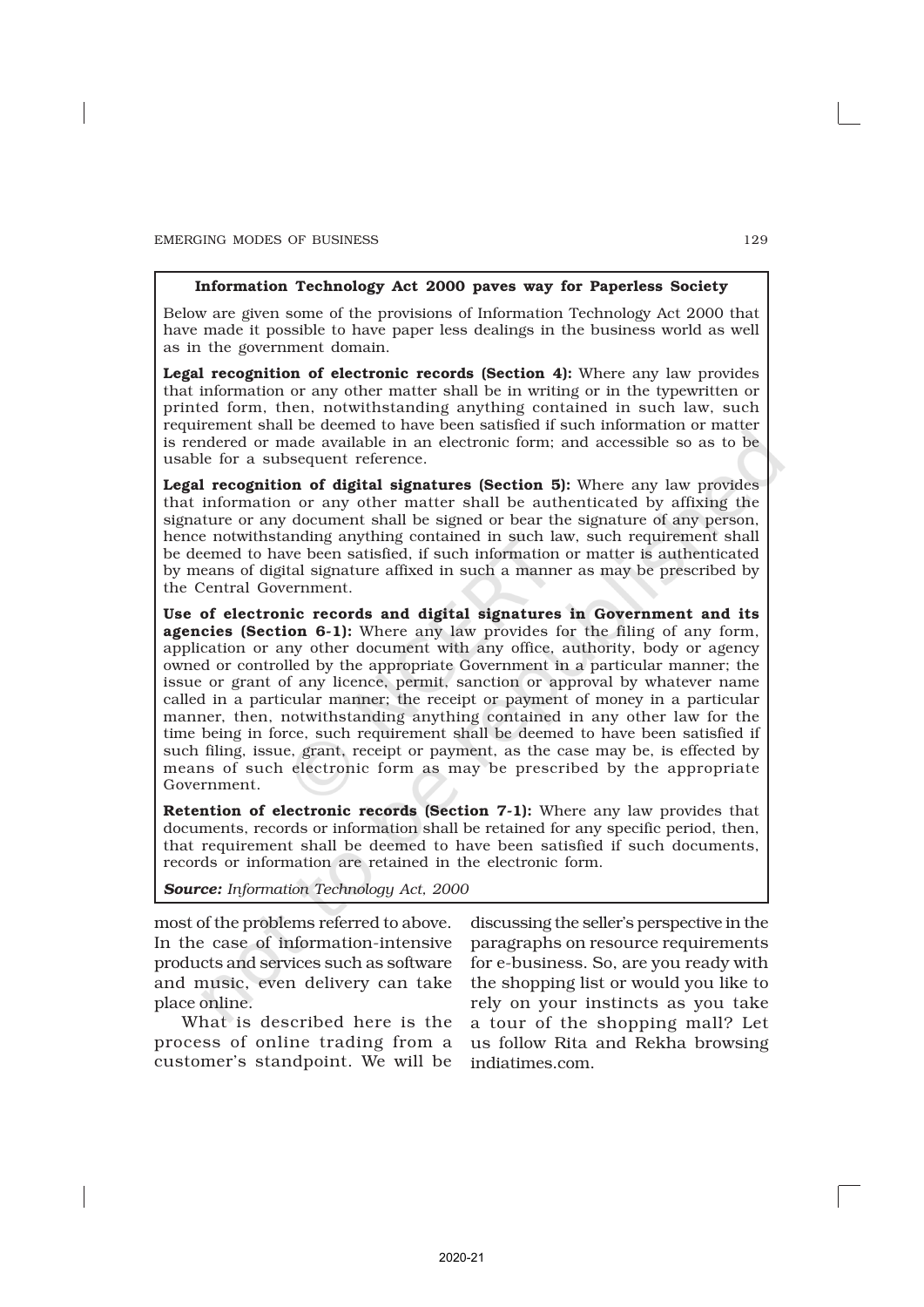(i) Registration: Before online shopping, one has to register with the online vendor by filling-up a registration form. Registration means that you have an 'account' with the online vendor. Among various details that need to be filled in is a 'password' as the sections relating to your 'account', and 'shopping cart' are password protected. Otherwise, anyone can login using your name and shop in your name. This can put you in trouble. (ii) Placing an order: You can pick and drop the items in the shopping cart. Shopping cart is an online record of what you have picked up while browsing the online store. Just as in a physical store you can put in and take items out of your cart, likewise, you can do so even while shopping online. After being sure of what you want to buy, you can 'checkout' and choose your payment options.

(iii) Payment mechanism: Payment for the purchases through online shopping may be done in a number of ways:

- Cash-on Delivery (CoD): As is clear from the name, payment for the goods ordered online may be made in cash at the time of physical delivery of goods.
- **Cheque:** Alternatively, the online vendor may arrange for the pickup of the cheque from the customer's end. Upon realisation, the delivery of goods may be made.
- Net-banking Transfer: Modern banks provide to their customers the facility of electronic transfer of funds over the Internet using Immediate

Payment Services (IMPS), NEFT and RTGS. In this case, therefore, the buyer may transfer the amount for the agreed price of the transaction to the account of the online vendor who may, then, proceed to arrange for the delivery of goods.

*•* Credit or Debit Cards: Popularly referred to as 'plastic money,' these cards are the most widely used medium for online transactions. In fact, about 95 per cent of online consumer transactions are executed with a credit card. Credit card allows its holder to make purchase on credit. The amount due from the card holder to the online seller is assumed by the card issuing bank, who later transfers the amount involved in the transaction to the credit of the seller. Buyer's account is debited, who often enjoys the freedom to deposit the amount in instalments and at his convenience. Debit card allows its holder to make purchases through it to the extent of the amount lying in the corresponding account. The moment any transaction is made, the amount due as payment is deducted electronically from the card.

To accept credit card as an online payment type, the seller first needs a secure means of collecting credit card information from its customer. Payments through credit cards can be processed either manually, or through an online authorisation system, such as SSL Certificate (see box on, History of e-commerce).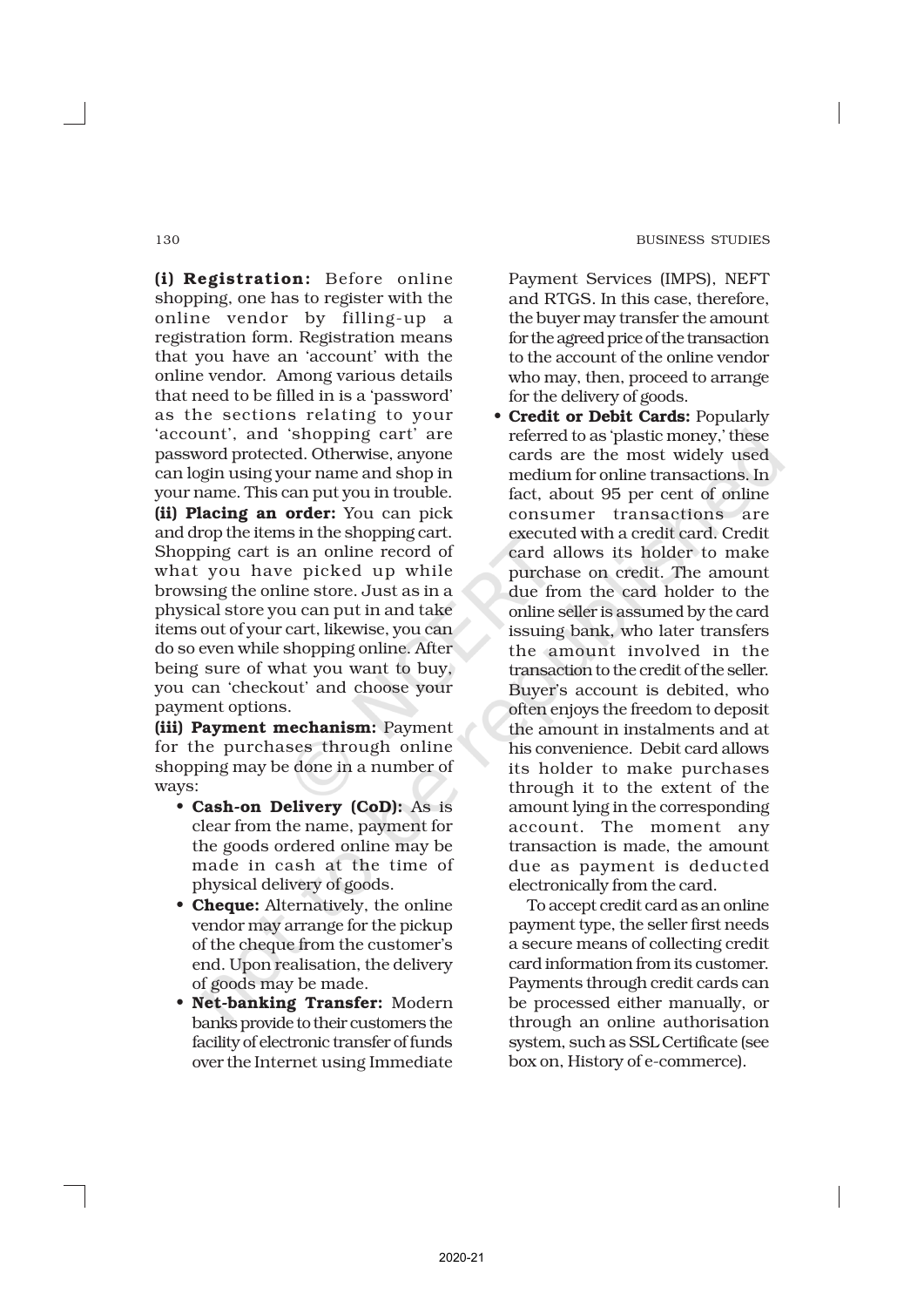• Digital Cash: This is a form of electronic currency that exists only in cyberspace. This type of currency has no real physical properties, but offers the ability to use real currency in an electronic format. First you need to pay to a bank (vide cheque, draft, etc.) an amount equivalent to the digital cash that you want to get issued in your favour. Then the bank dealing in e-cash will send you a special software (you can download on your hard disk) that will allow you to draw digital cash from your account with the bank. You may then use the digital funds to make purchases over the web.

# 5.6 SECURITY AND SAFETY OF e-TRANSACTIONS: e-BUSINESS RISKS

Online transactions, unlike arm's length transactions in physical exchange, are prone to a number of risks. Risk refers to the probability of any mishappening that can result into financial, reputational or psychological losses to the parties involved in a transaction. Because of greater probability of such risks in the case of online transactions, security and safety issues becomes the most crucial concern in e-business. One may broadly discuss these issues under three headings: transaction risks, data storage and transmission risks, and threat to intellectual property and privacy risks.

(i) Transaction risks: Online transactions are vulnerable to the following types of transaction risks:

• Seller denies that the customer ever placed the order or the customer denies that he ever placed the order. This may be referred to as '*default on order taking/giving.*'



Figure 5.3 (A) and  $(B)$ : Distribution channel gets shortened by e-Business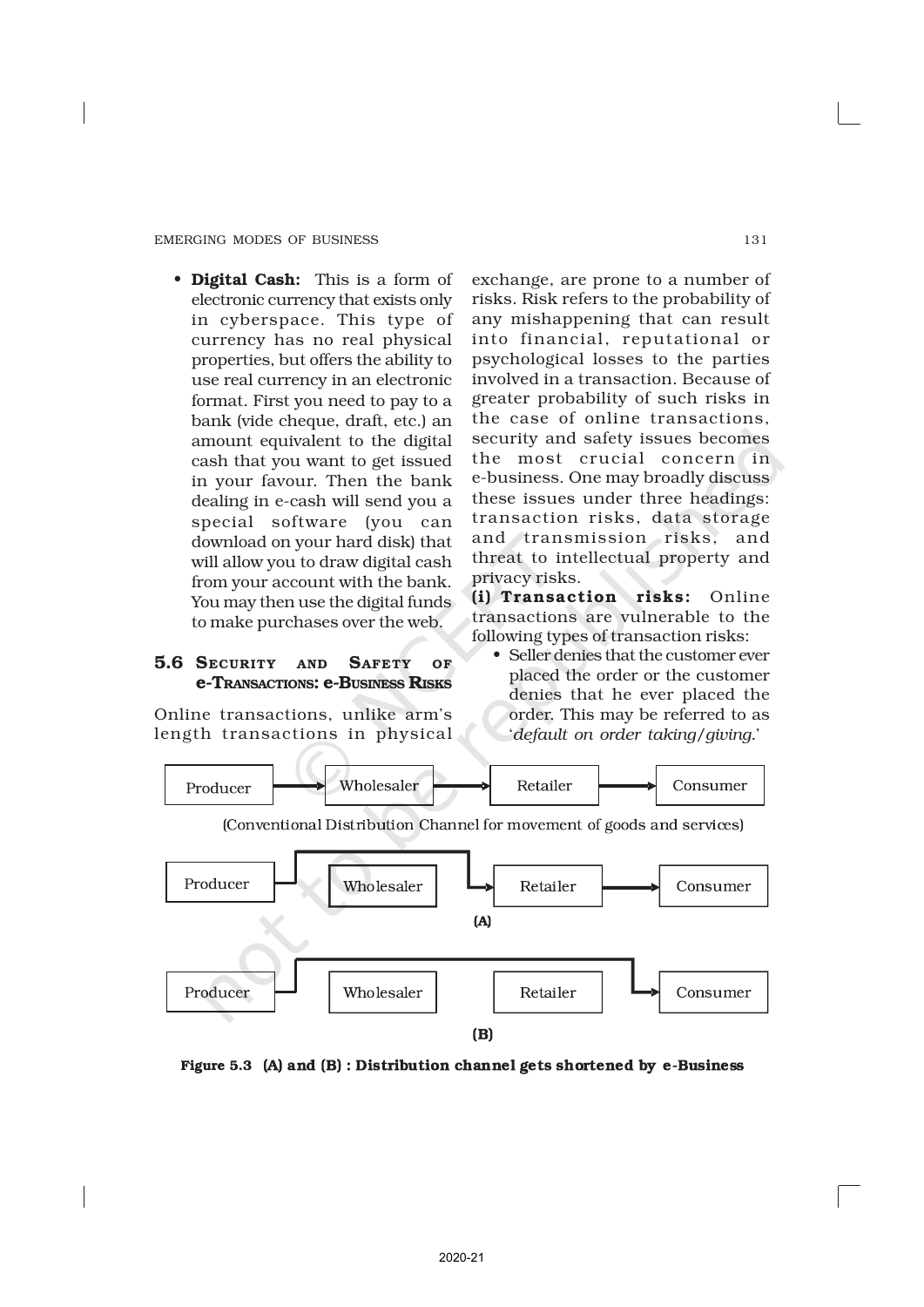- The intended delivery does not take place, goods are delivered at wrong address, or goods other than ordered may be delivered. This may be regarded as '*default on delivery*'.
- Seller does not get the payment for the goods supplied whereas the customer claims that the payment was made. This may be referred to as '*default on payment*'.

Thus, in e-business risk may arise for the seller or the buyer on account of default on order taking/giving, delivery as well as payment. Such situations can be averted by providing for identity and location/address verification at the time of registration, and obtaining authorisation as to the order confirmation and payment realisation. For example, in order to confirm that the customer has correctly entered his details in the registration form, the seller may verify the same from the 'cookies'. Cookies are very similar to the caller ID in telephones that provide telemarketers with such relevant information as: the consumer's name, address and previous purchase payment record. As for customer's protection from anonymous sellers, it is always advisable to shop from wellestablished shopping sites. While allowing advertisers to sell their products online, these sites assure customers of the sellers' identities, locations and service records. Sites such as eBay even provide for rating of the sellers. These sites provide protection to the customers against default on delivery and reimburse the payments made up to some extent.

As for the payments, we have already seen that in almost 95 per cent of the cases people use credit cards for their online purchases. At the time of confirming the order, the buyer is required to furnish the details such as the card number, card issuer and card validity online. These details may be processed offline; and only after satisfying himself or herself about the availability of the credit limits, etc., the seller may go ahead with the delivery of goods. Alternatively, e-commerce technology today permits even online processing of the credit card information. For protecting the credit card details from being misused, shopping malls these days use the encryption technology such as Netscape's Secure Sockets Layer (SSL). You can gain some information about SSL from box on history of e-commerce. In the succeeding section, we will familiarise you with the encryption or cryptography — an important tool used for safeguarding against data transmission risks in online transactions.

(ii) Data storage and transmission risks: Information is power indeed. But think for a moment if the power goes into the wrong hands. Data stored in the systems and en-route is exposed to a number of risks. Vital information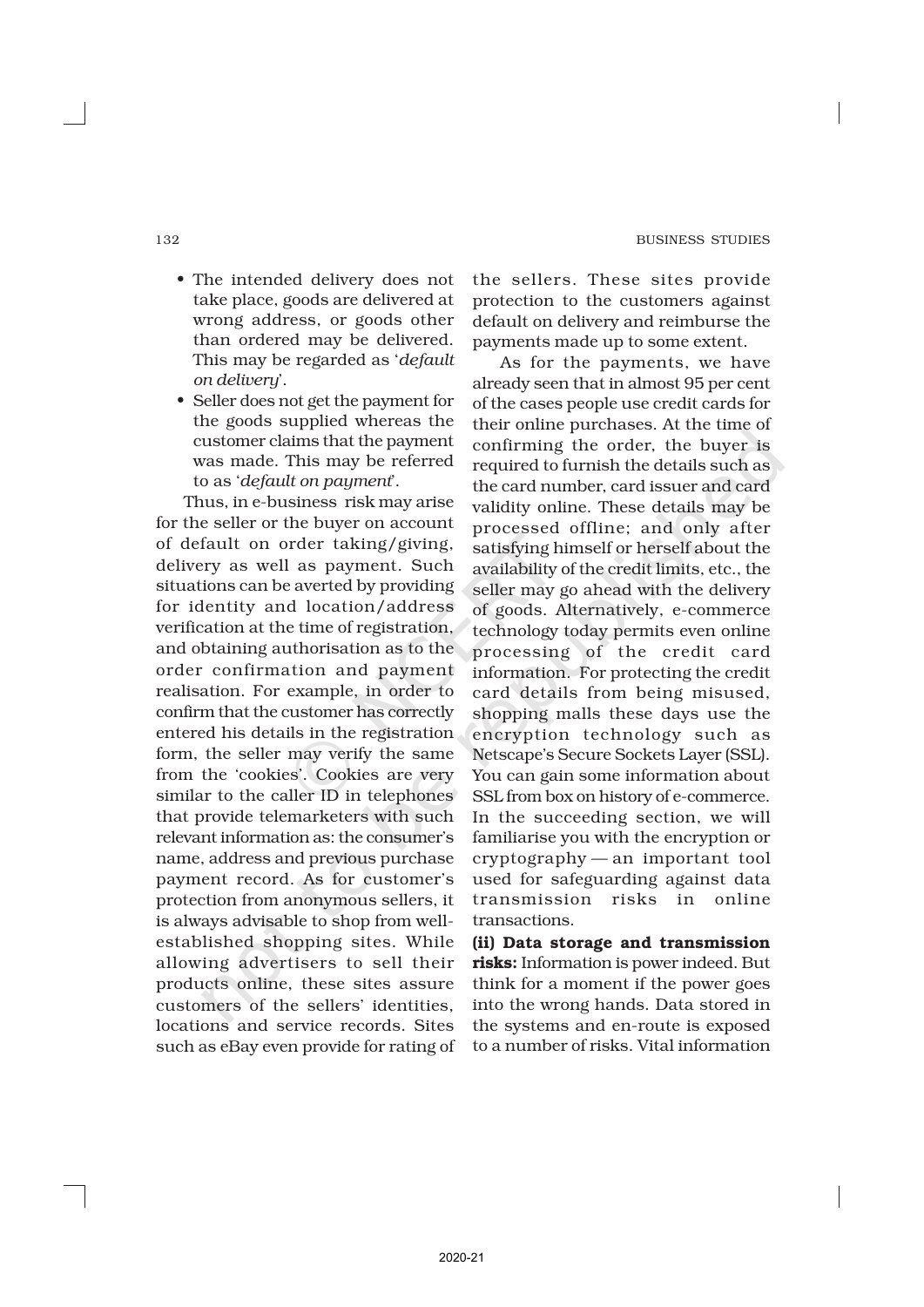may be stolen or modified to pursue some selfish motives or simply for fun/ adventure. You must have heard of 'virus' and 'hacking'. Do you know the full form of the acronym 'VIRUS?' It means Vital Information Under Siege. Actually, virus is a program (a series of commands) which replicates itself on the other computer systems. The effect of computer viruses can range from mere annoyance in terms of some on-screen display (Level-1 virus), disruption of functioning (Level-2 virus) damage to target data files (Level-3 virus), to complete destruction of the system (Level-4 virus). Installing and timely updating anti-virus programmes and scanning the files and disks with them provides protection to your data files, folders and systems from virus attacks.

Data may be intercepted in the course of transmission. For this, one may use *cryptography*. It refers to the art of protecting information by transforming it (encrypting it) into an unreadable format called 'cyphertext'. Only those who possess a secret key can decipher (or decrypt) the message into 'plaintext'. This is similar to using 'code words' with some one so that others do not understand your conversation.

(iii) Risks of threat to intellectual property and privacy: Internet is an open space. Once the information is available over the internet, it moves out of the private domain. It then becomes difficult to protect it from being copied. Data furnished in the course of online transactions may be supplied to others

who may start dumping a host of advertising and promotional literature into your e-mail box. You are then at the receiving end, with little respite from receiving junk mails.

# 5.7 RESOURCES REQUIRED FOR SUCCESSFUL **e-BUSINESS** IMPLEMENTATION

Setting up of any business requires money, men and machines (hardware). For e-business, you require additional resources for developing, operating, maintaining and enhancing a website where 'site' means location and 'web' means world wide web (www). Simply speaking, a website is a firm's location on the world wide web. Obviously, website is not a physical location. Rather, it is an online embodiment of all the content that a firm may like to provide to others.

# 5.8 OUTSOURCING: CONCEPT

Outsourcing is yet another trend that is radically reshaping business. It refers to a long-term contracting out generally the non-core and of late even some of the core activities to captive or third party specialists with a view to benefitting from their experience, expertise, efficiency and, even investment.

This simple definition leads one to the salient features of the concept that are not peculiar to an industry/ business or country, but have become a global phenomenon.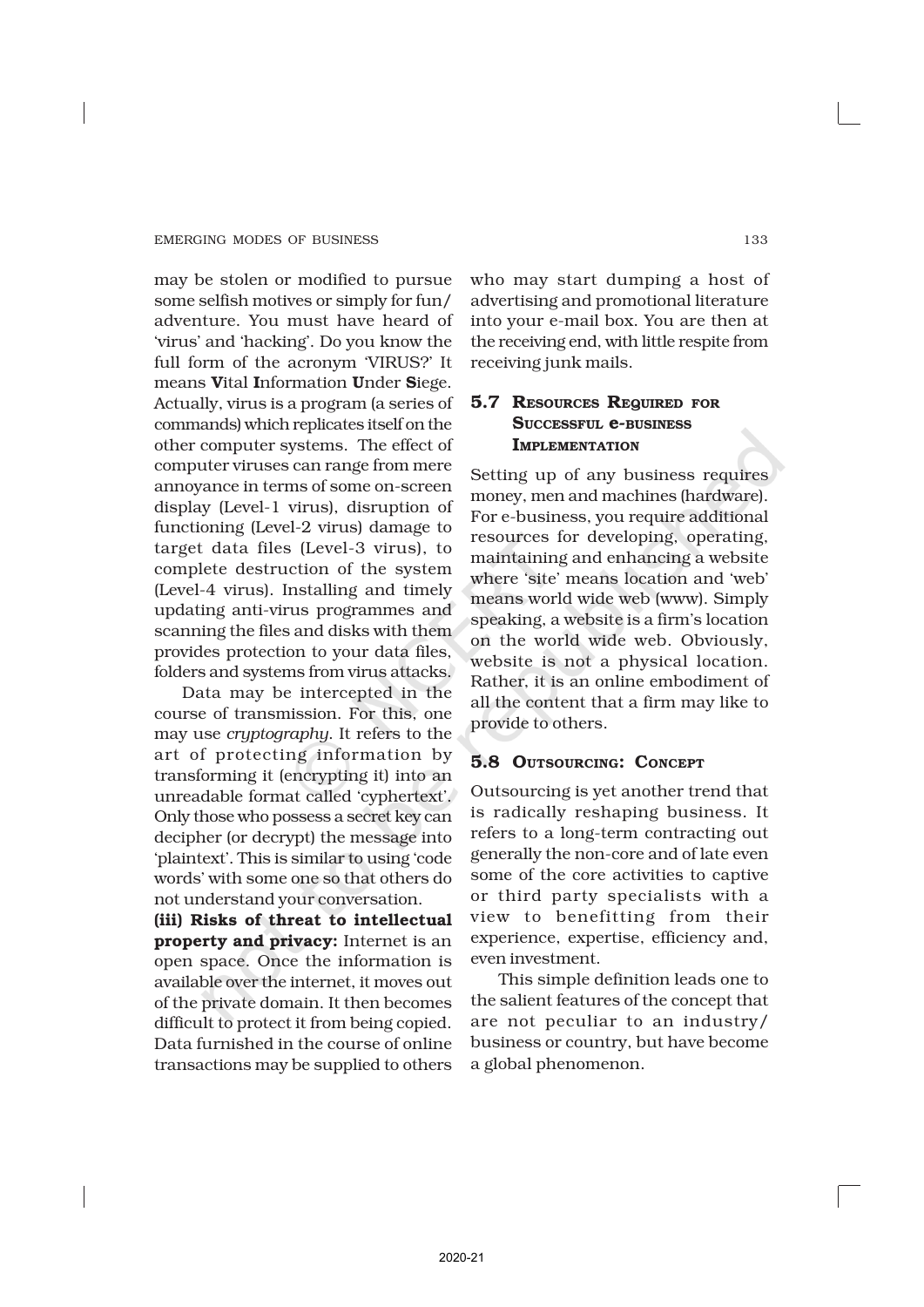(i) Outsourcing involves contracting out: Literally, outsourcing means to source from outside what you have hitherto been doing in-house. For example, most companies have so far appointed their own sanitation staff for maintaining neatness, cleanliness and overall housekeeping of their premises. That is, sanitation and housekeeping functions were being performed inhouse. But of late, many companies have started outsourcing these activities, i.e., they have entrusted outside agencies to perform these activities for their organisations on a contractual basis.

(ii) Generally non-core business activities are outsourced: Sanitation and housekeeping functions are noncore for most organisations. Of course, for municipalities and sanitations services providers, these activities comprise the core of their business activity. Housekeeping is a core activity for a hotel. In other words, depending upon what business a company is in, there will be some activities that are central and critical to its basic business purpose. Other activities may be regarded as secondary or incidental to fulfilling that basic purpose. The purpose of a school, for example, is to develop a child by means of curricular and co-curricular activities. Clearly, these activities comprise the 'core' activities. Running a cafeteria/canteen or a book store is non-core activity for a school.

As the organisations venture to experiment with outsourcing, they may initially outsource only the noncore activities. But later on, as they become comfortable with managing interdependencies, they may start getting even the core activities performed by the outsiders. For example, a school may tie-up with some computer training institute to impart computer education to its students. (iii) Processes may be outsourced to a captive unit or a third party: Think of a large multinational corporation that deals in diverse products and markets them to a large number of countries. A number of processes such as recruitment, selection, training, record and payroll (Human Resources), management of accounts receivable and accounts payable (accounting and finance), customer support/grievance handling /troubleshooting (marketing) are common to all its subsidiaries operating in different countries. If these processes could be centralised and parcelled out to a business unit created especially for this purpose, this would result in avoidance of duplication of resources, realisation of efficiency and economy's performance of same activity on a large scale at one or a few select locations, thereby resulting in substantial reduction in costs. Clearly, therefore, if the task of performing some activity internally is sufficiently large, it may be beneficial for the firm to have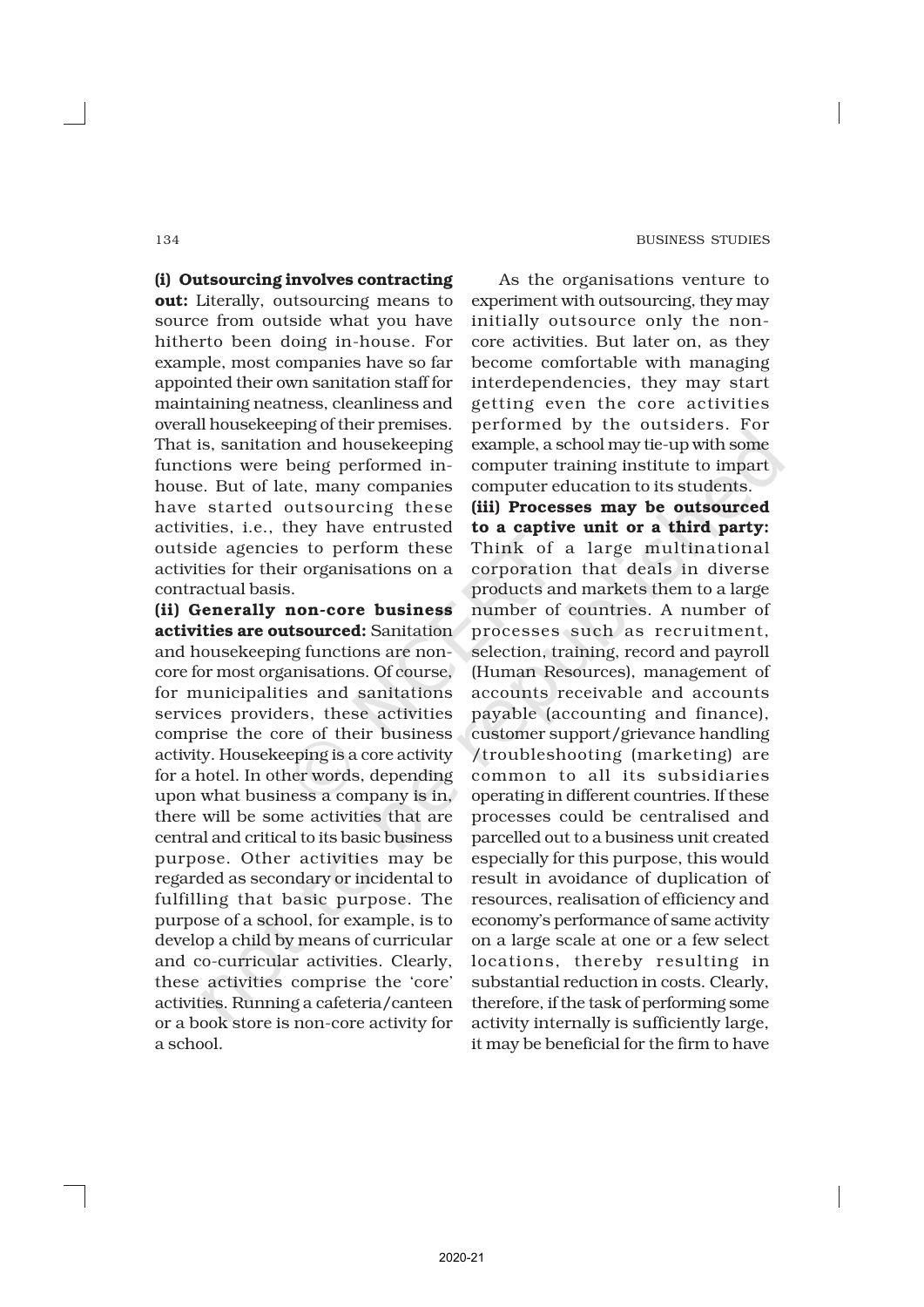

Figure 5.4 Types of Outsourcing Service Providers

a captive service provider, i.e., a service provider set up for providing services of a given kind to only one firm. General Electric (GE) is, for instance, the largest captive BPO unit in India for providing certain kinds of services to the parent company in the United States as well as to its subsidiaries in other countries. Or else, these processes may be parcelled out to third party service providers who operate independently in the market and provide services to other firms too.

Figure 5.4 provides a synoptical view of how a firm can outsource some of its activities to the captive and third party service providers. The hired party service providers are the persons/firms which specialise in some processes such as Human Resource Management (HRM) and provide their services to a wide base of clients, cutting across industries. Such service providers are called 'horizontals' in the outsourcing terminology. Else, they may specialise in one or two industries and scale up to doing a number of processes from non-core to core. These are called 'verticals.' As the service providers

mature, they move simultaneously horizontal and vertical.

The most important reason underlying the use of outsourcing is to benefit from the expertise and experience of others. Institutions like schools, companies and hospitals can outsource the cafeteria activity to the catering and nutrition firms for whom these activities comprise the core or heart of their operations. The idea of outsourcing is valuable as you tend to gain not only in terms of their expertise and experience and the resultant efficiency, but it also allows you to limit your investment and focus attention to what your core processes are.

Little wonder that outsourcing is fast becoming an emerging mode of business. Firms have started increasingly outsourcing one or more of their processes which can be more efficiently and effectively carried out by others. What qualifies outsourcing as an emerging mode of business is its increasing acceptance as a fundamental business policy and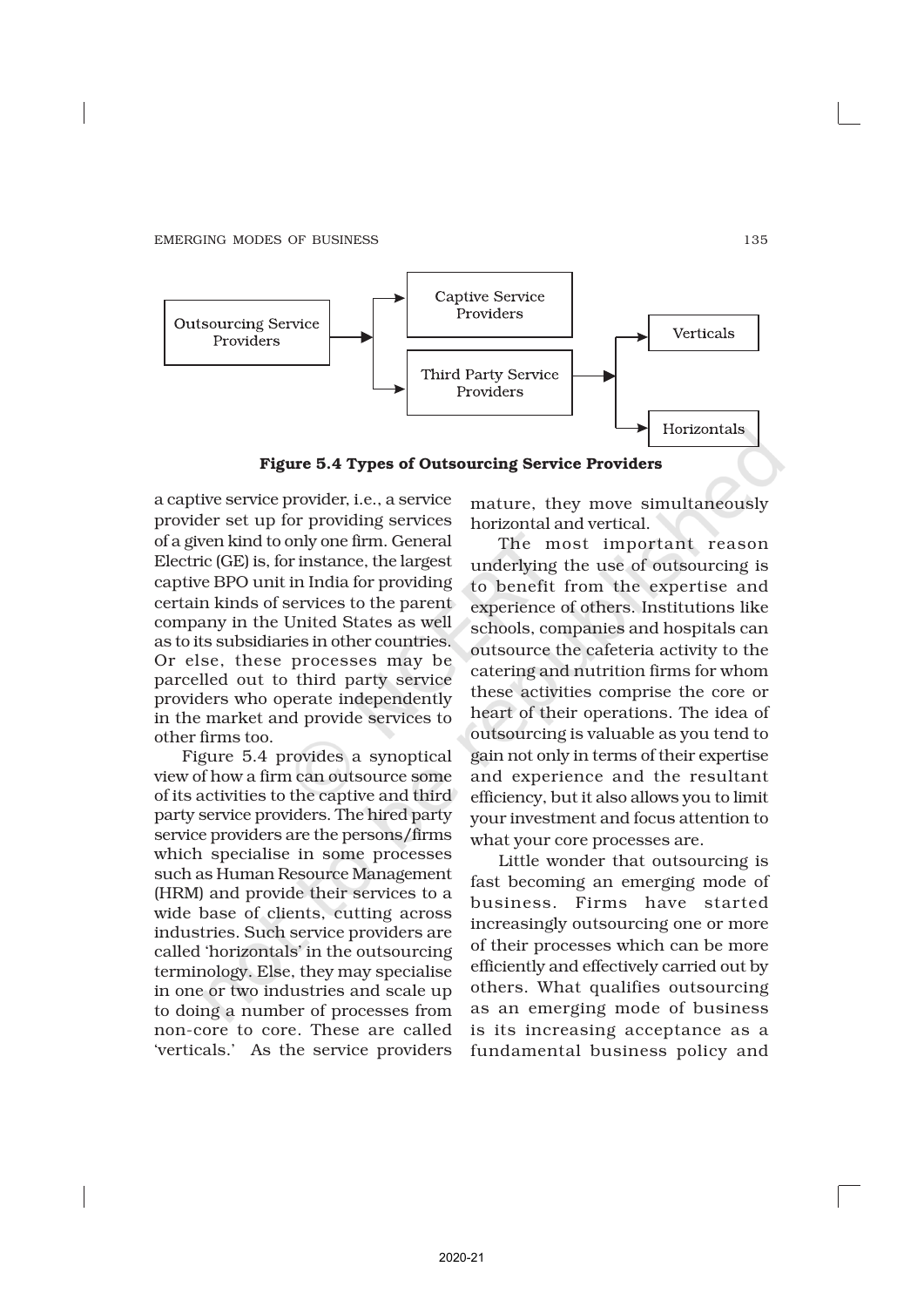philosophy, as opposed to the earlier philosophy of 'doing it all by yourself '.

# 5.8.1 Scope of Outsourcing

Outsourcing comprises four key segments: contract manufacturing, contract research, contract sales and informatics (see Figure 5.5).

The term outsourcing has more popularly come to be associated with IT -enabled services or Business Process Outsourcing (BPO). In fact,

even more popular term is 'call centres' providing customer -oriented voice based services. About 70 per cent of the BPO industry's revenue comes from call-centers, 20 per cent from high-volume, low-value data work and the remaining 10 per cent from highervalue information work. 'Customer Care' accounts for the bulk of the call centre activities with 24 hours × 7 days handling of in-bound (customer queries and grievances) and out-bound



Figure 5.5 Anatomy of Outsourcing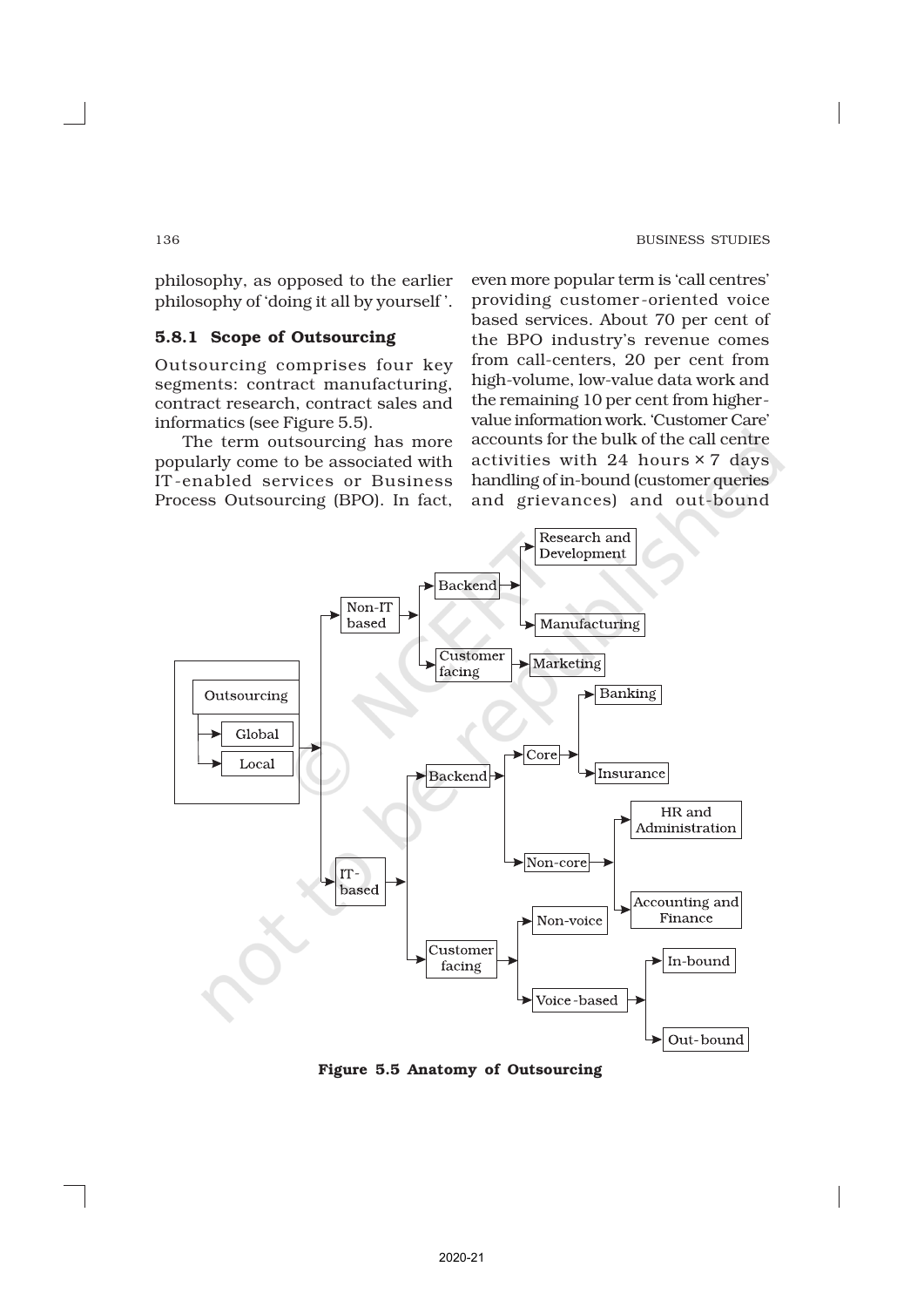(customer surveys, payment follow-up and telemarketing) traffic. Figure 5.5 outlines various types of outsourcing activities.

## 5.8.2 Need for Outsourcing

Necessity, they say, is the mother of all inventions. This can be said to be true even in case of the idea of outsourcing. As discussed in the introduction to the chapter, global competitive pressures for higher quality products at lower costs, ever demanding customers, and emerging technologies are the three major drivers causing a rethink or re-look at business processes. These may be regarded as factors responsible for the continuing emergence of outsourcing as a mode of business. In fact, today outsourcing is being resorted to not out of compulsion, but also out of choice. Some of the major reasons (and also benefits) of outsourcing are discussed below.

(i) Focusing of attention: You may be good at doing so many things in academics and extra-curricular activities, yet you would be better off by focusing your limited time and money on just a few things for better efficiency and effectiveness. Likewise, business firms are realising the usefulness of focusing on just a few areas where they have distinct capability or core competence, and contracting out the rest of the activities to their outsourcing partners. You are aware, that, in order to create utilities

or value, a business engages in a number of processes, viz., purchase and production, marketing and sales, R&D, accounting and finance, HR and administration etc. Firms need to define or redefine themselves. They, for example, need to consider as to whether they would like to be called a manufacturing or marketing organisation. Such a way of delimiting the scope of business enables them to focus their attention and resources on select activities for better efficiency and effectiveness.

(ii) Quest for excellence: You are aware of the benefits of division of labour and specialisation. Outsourcing enables the firms to pursue excellence in two ways. One, they excel themselves in the activities that they can do the best by virtue of limited focus. And, they excel by extending their capabilities through contracting out the remaining activities to those who excel in performing them. In the quest for excellence, it is necessary not only to know what you would like to focus on, but also what you would like others to do for you.

(iii) Cost reduction: Global competitiveness necessitates not only global quality, but also global competitive pricing. As the prices turn southwards due to competitive pressures, the only way to survival and profitability is cost reduction. Division of labour and specialisation, besides improving quality, reduces cost too. This happens due to the economies of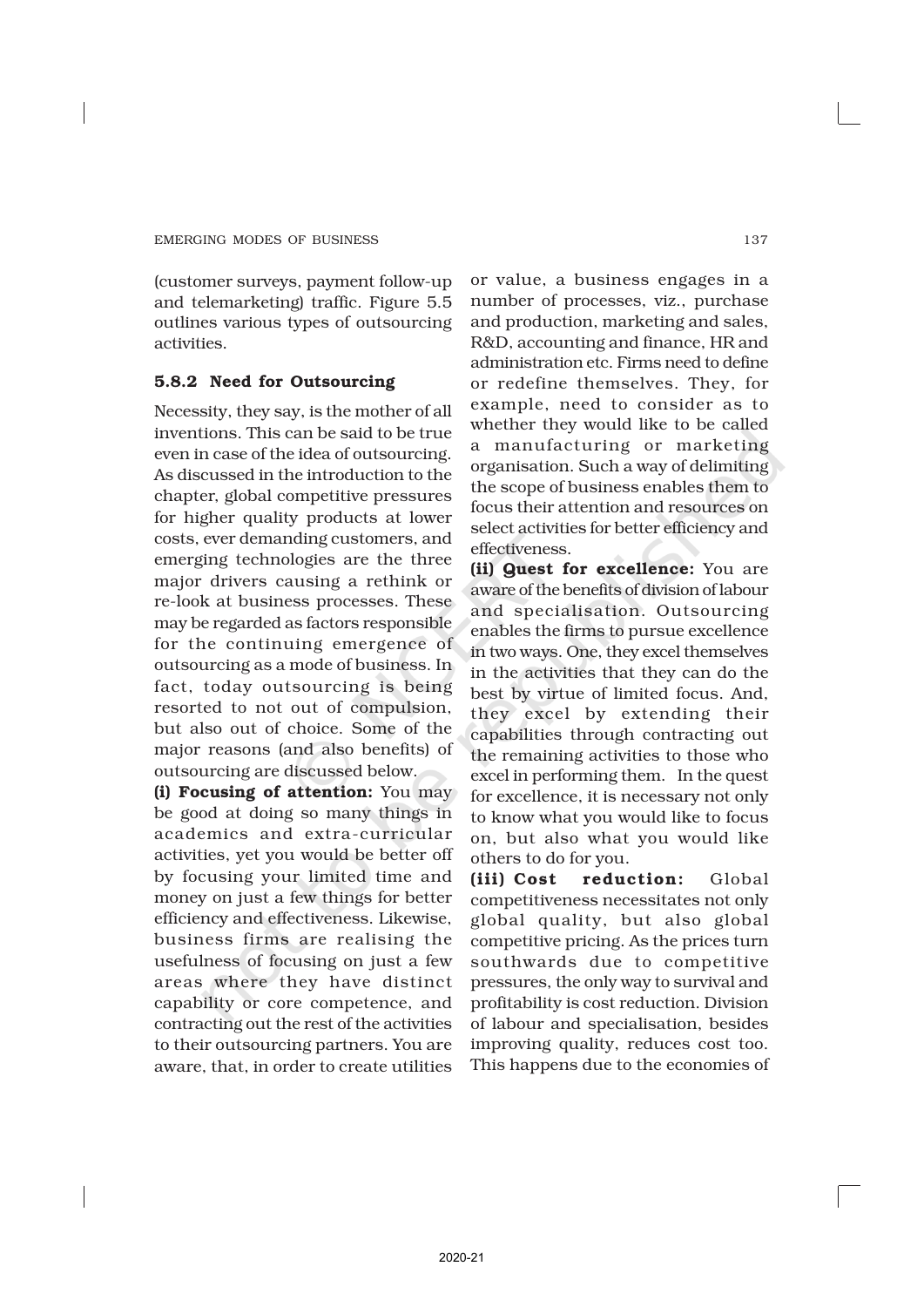large scale accruing to the outsourcing partners as they deliver the same service to a number of organisations. Differences in prices of factors of production across the countries are also a factor contributing to cost reduction. For example, India is a preferred destination for global outsourcing of Research and Development, manufacturing, software development and IT enabled services (ITES) because of large scale availability of required manpower at lower costs.

(iv) Growth through alliance: To the extent you can avail of the services of others, your investment requirements are reduced, others have invested in those activities for you. Even if you may like to have a stake in the business of your outsourcing partners, you profit from not only the low-cost and better quality services provided by them to you but also by virtue of a share in the profit from the overall business they do. Therefore, you can expand rapidly as the same amount of investible funds result in creation of a large number of businesses. Apart from financial returns, outsourcing facilitates interorganisational knowledge sharing and collaborative learning. This may also explain the reasons why the firms today are outsourcing not only their routine, non-core processes, but also seeking to benefit from outsourcing such strategic and core processes as Research and Development.

(v) Fillip to economic development: Outsourcing, more so offshore outsourcing, stimulates entrepreneurship, employment and exports in the host countries (i.e., the countries from where outsourcing is done). In India in the IT sector alone, for example, there has been such a tremendous growth of entrepreneurship, employment and exports that today we are the undisputed leaders as far as global outsourcing in software development and IT-enabled services are concerned. Presently, we have 60 per cent of the \$150 billion (1 billion = Rs. 100 crores) global outsourcing share in the informatics sector.

# 5.8.3 Concerns over Outsourcing

It will not be out of place to be aware of some of the concerns that outsourcing is besieged with.

(i) Confidentiality: Outsourcing depends on sharing a lot of vital information and knowledge. If the outsourcing partner does not preserve the confidentiality, and, say, for example, passes it on to competitors, it can harm the interest of the party that outsources its processes. If outsourcing involves complete processes/products, there is a further risk of the outsourcing partner starting up a competitive business.

(ii) Sweat-shopping: As the firms that outsource seek to lower their costs, they try to get maximum benefit from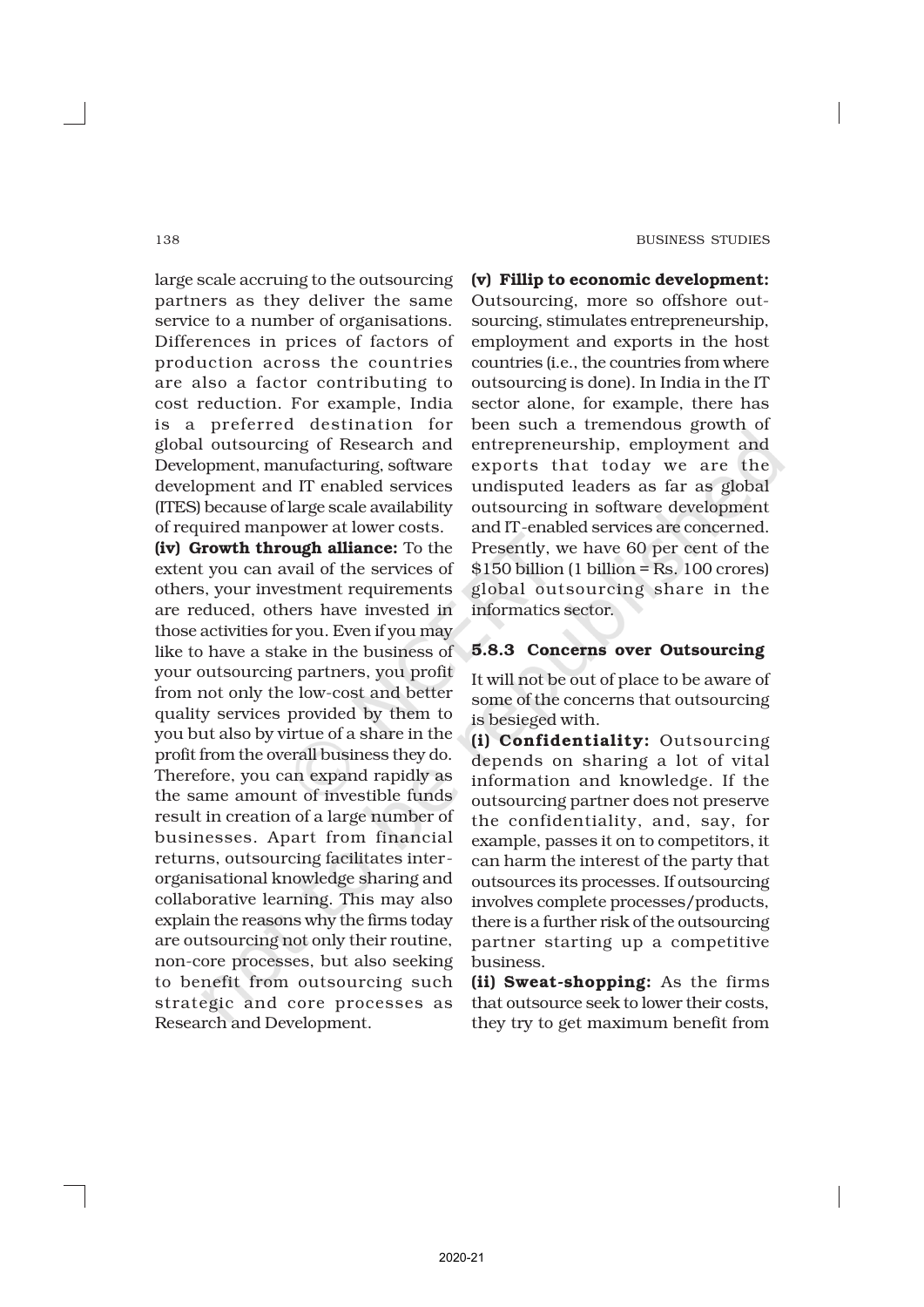the low-cost manpower of the host countries. Moreover, it is observed that whether in the manufacturing sector or the IT-sector, what is outsourced is the kind of components or work that does not much build the competency and capability of the outsourcing partner beyond the skills needed to comply with a rigidly prescribed procedure/ method. So, what the firm that go in for outsourcing look for is the 'doing' skills rather than development of the 'thinking' skills.

(iii) Ethical concerns: Think of a shoe company that, in order to cut costs, outsources manufacturing to a developing country where they use child labour/women in the factories. Back home, the company cannot do so due to stringent laws forbidding use of child labour. Is cost cutting by using child labour in countries where it is not outlawed or where the laws are 'weak', ethical? Similarly, is it ethical to

outsource the work to countries where there exists wage-discrimination on the basis of sex of the worker?

(iv) Resentment in the home countries: In the course of contracting out manufacturing, marketing, Research and Development or IT-based services, what is ultimately contracted out is 'employment' or jobs. This may cause resentment back in the home country (i.e., the country from which the job is being sourced out) particularly if the home country is suffering from the problem of unemployment.

The aforementioned concerns, however, do not seem to matter much as the global outsourcing continues to flourish. As India emerges as a global outsourcing hub, the industry is forecast to explode at exponential rates — from 23,000 people and \$ 10 million per annum in 1998 to over a million people and revenues in excess of \$ 20 billion by 2008.

# Key Terms

| e-Business     | e-Commerce                      |
|----------------|---------------------------------|
| Virus          | Secure Sockets Layer (SSI       |
| e-Trading      | e-Procurement                   |
| e-Cash         | <b>Business Process Outsour</b> |
| Verticals      | Horizontals                     |
| Sweat-shopping |                                 |

Browser L) Online trading e-Bidding eing Call Centres Captive BPO units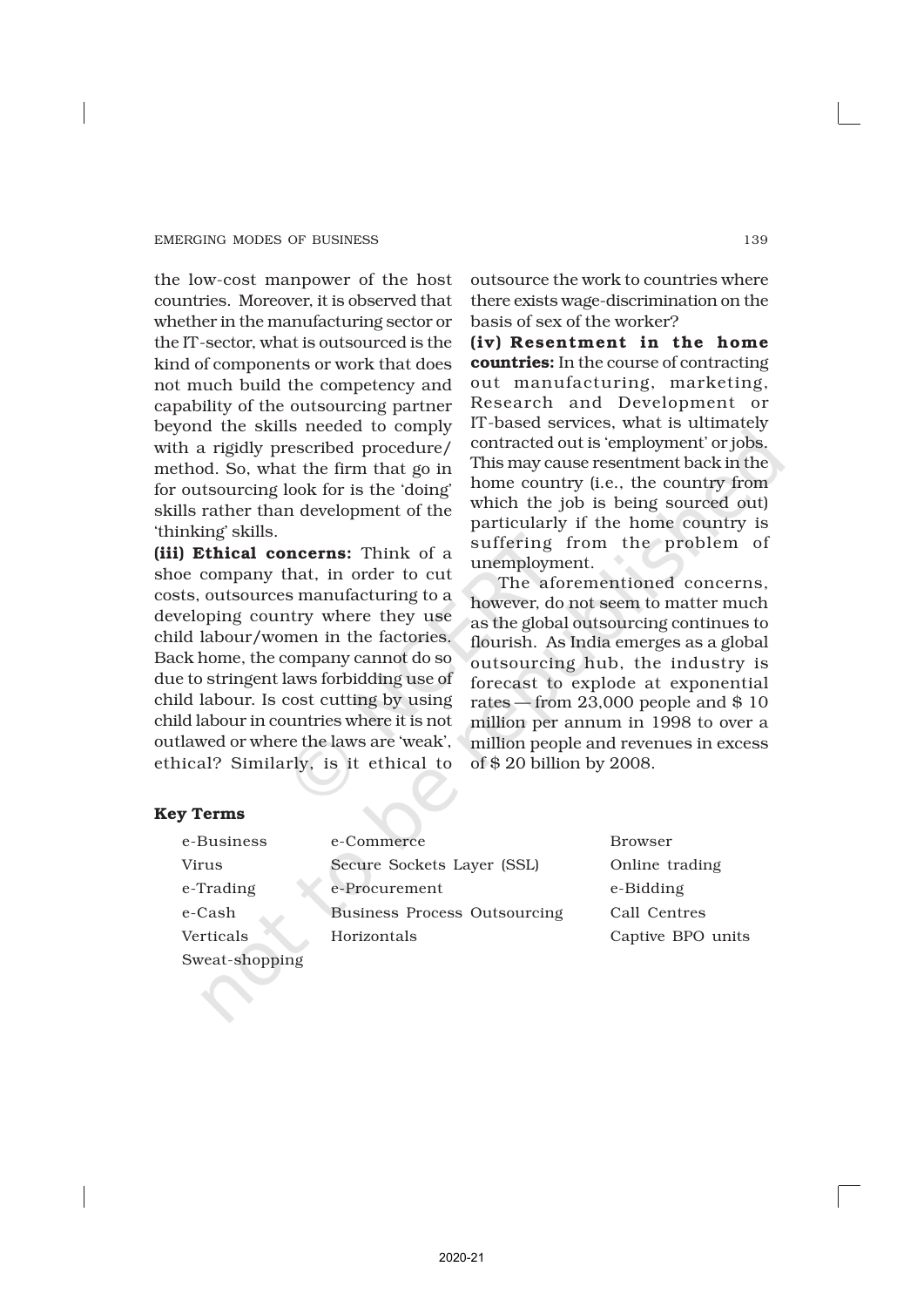## **SUMMARY**

The world of business is changing. e-business and outsourcing are the two most obvious expressions of this change. The trigger for the change owes its origin to both internal and external forces. Internally, it is the business firm's own quest for improvement and efficiency that has propelled it into e-business and outsourcing. Externally, the ever mounting competitive pressures and ever demanding customers have been the force behind the change.

Electronic mode of doing business, or e-business as it is referred to, presents the firm with promising opportunities for anything, anywhere and anytime to its customers, thereby, dismantling the time and space/locational constraints on its performance. Though e-business is high-tech, it suffers from the limitation of being low in personal touch. The customers as a result do not get attended to on an interpersonal basis. Besides, there are concerns over security of e-transactions and privacy of those who transact business over the internet. The benefits of e-commerce also seem to have accrued unevenly across countries and across regions within a country.

Apart from becoming digital, the firms are also resorting to a departure from the erstwhile 'do it all by yourself' mindset. They are increasingly contracting out manufacturing, R and D as well as of business processes irrespective of whether these are IT enabled or not. India is riding high on the global outsourcing business and has gained considerably in terms of employment generation, capability building and contribution to exports and GDP.

Together, the two trends of e-business and outsourcing are reshaping the way business is and will be conducted. Interestingly, both e-business and outsourcing are continuing to evolve, and that is why these are referred to as the emerging modes of business.

#### EXERCISES

#### Short Answer Questions

- 1. State any three differences between e-business and traditional business.
- 2. How does outsourcing represent a new mode of business?
- 3. Describe briefly any two applications of e-business.
- 4. What are the ethical concerns involved in outsourcing?
- 5. Describe briefly the data storage and transmission risks in e-business.